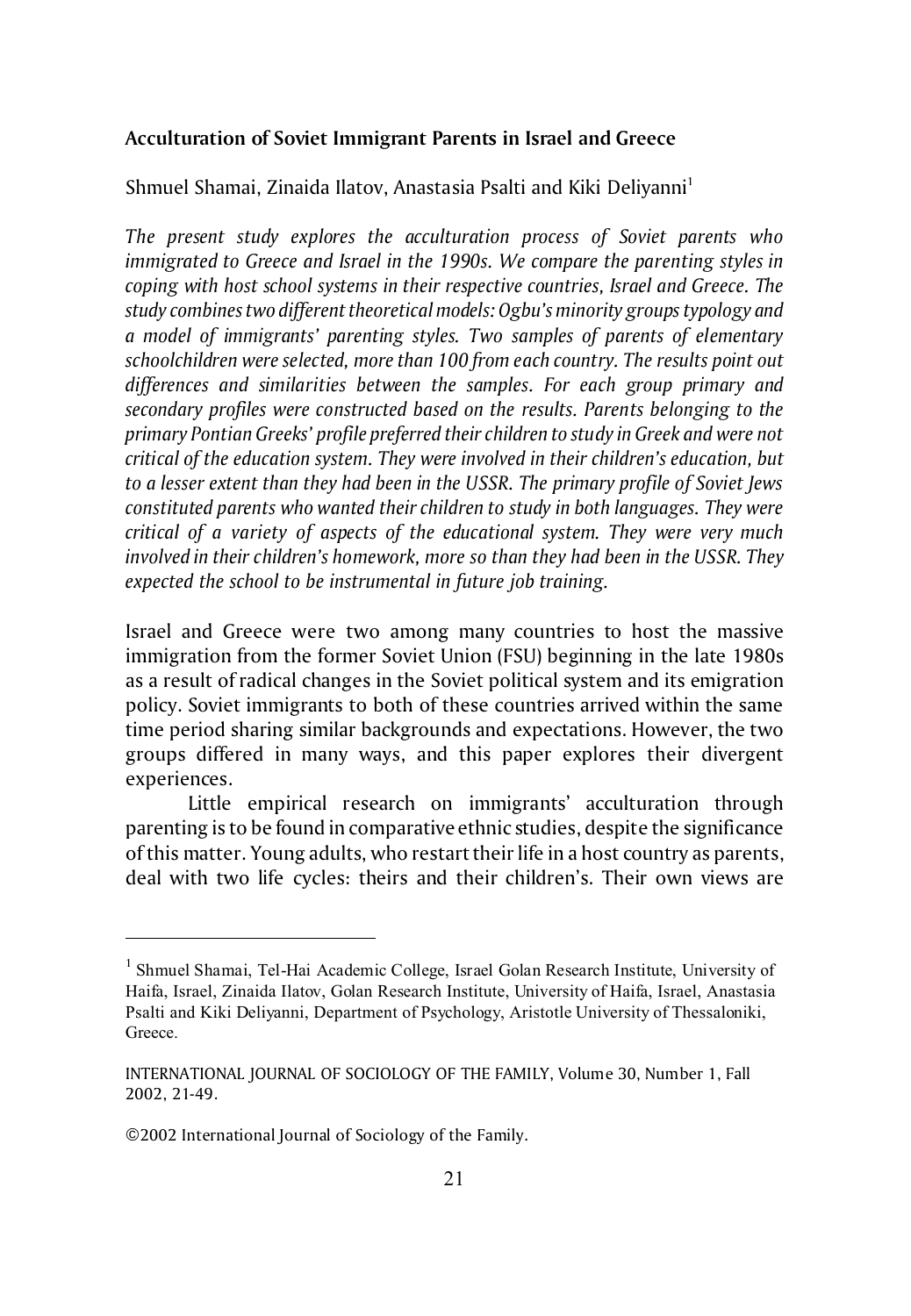shaped by their children's experience in the education system, while they, too, are shaping their children's views.

This study probes the acculturation process by comparing the parenting styles of Soviet immigrants as they cope with the school systems in the host countries, Israel and Greece. The study is grounded in a number of different theoretical models: Parekh's typology of multicultural relations, Ogbu's minority groups' schooling typology, and Roer-Strier's model of immigrant parenting styles.

Parekh (2000) replaces the term pluralism with diversity and seeks to explain its relationship to multiculturalism. According to him, three forms of diversity exist in modern society, and multicultural society can exhibit all three forms simultaneously. *Subculture diversity* refers to a society with many groups that have different beliefs and lifestyles but "all share their society's dominant system of meanings and values and seek to carve out within it spaces for their divergent life style…. They do not represent an alternative culture but they seek to pluralize the existing one" (3). *Perspective diversity* argues that many groups in a society are critical. In consequence, they try to challenge the existing culture and to create a new social order "represent[ing] a vision of life the dominant culture either rejects altogether or accepts in theory but ignores in practice" (4). *Communal diversity* is evident when communities are well organized and live by their own systems of beliefs and practices, which they accommodate in order to survive within the mainstream culture. These three forms of diversity can exist simultaneously.

This paper explores issues of diversity with respect to the two ethnic communities that emigrated from the former Soviet Union. The immigrants of the 1990s arrived in Israel in a period of globalization, a process that facilitated and legitimated transnational diasporic networks of immigrants. According to Goodman (1997), cultural linkages created by migration can be sustained and reproduced, thereby opening possibilities for transnational culture. Moreover, international migrations, in particular, and globalization, in general, have reshaped notions of national boundaries and national identities (Laguerre, 1999). Globalization enhances understanding of immigrant integration in the political and cultural realms, which concern assimilation, ethnic pluralism, and border-crossing expansion of social space (Faist, 2000).

# **Minority Status and Ogbu's Schooling Typology**

Minority status and schooling are the focus of Ogbu's (1983) typology. Ogbu divides minority groups into three categories. *Autonomous Minorities* are composed of immigrants and/or their descendents. They are not totally subordinate economically or politically, nor are they represented with the ideology of innate inferiority, but they may be subject to some prejudice and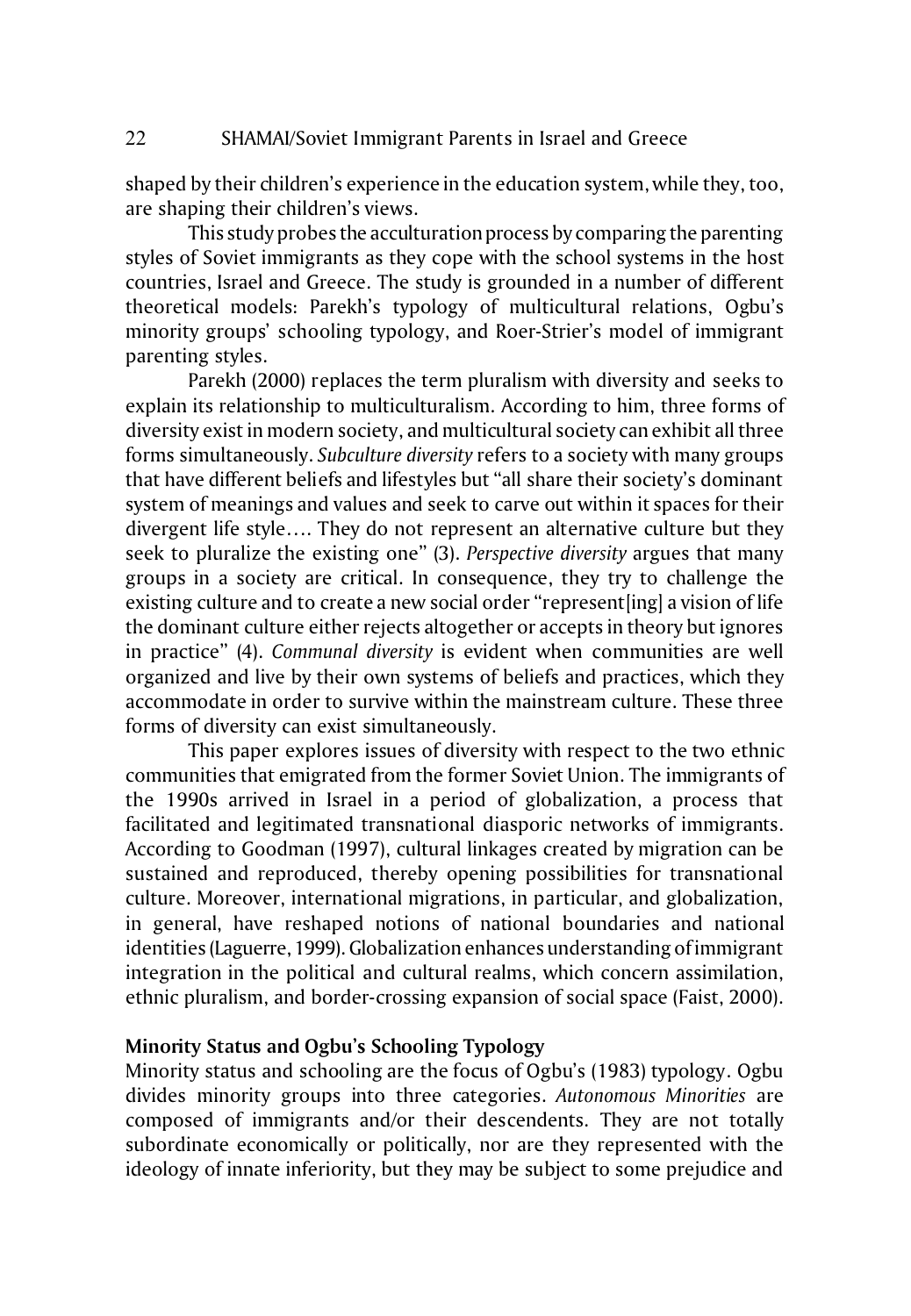discrimination. They do not necessarily regard the majority group as their reference group or want to assimilate. They are free to advance in the social and occupational hierarchy of the society. They may have distinctive racial, ethnic, religious, linguistic, or cultural identities guaranteed by tradition. In many cases, they occupy and control distinct geographical domains while participating in supralocal politics. They may compete with the dominant society. Often such minorities have a cultural frame of reference that encourages and displays success.

*Immigrant Minorities*, which are also composed of immigrants and/or their descendents, have usually moved voluntarily to their host society. They occupy the lowest rung of the socio-economic ladder, lack political power, and enjoy low prestige. They hold instrumental attitudes to their host society. They may accept prejudice and discrimination as the price of achieving their ultimate objectives although they may also resist these practices.

*Caste Minorities* are involuntarily a permanent part of their societies, for example, the indigenous peoples of Australia or the African Americans in the United States. They are regarded by the dominant society as inherently inferior in all respects. They are stigmatized and excluded and are not allowed to compete for desirable roles on the basis of their individual abilities. They are regarded by the dominant group as inferior and ranked lower than the dominant group in all desirable respects. Their reference group (as with autonomous minorities) is the affluent members of the dominant group.

The two types that are applicable to this study are the autonomous and the immigrant minorities, both of which may sometimes resist and defy the dominant culture of the host society. These types differ in their selfperception, attitudes and behavior relative to their relations with the dominant group. Autonomous minorities may even look down on the dominant group, as they do not regard it as their reference group. This is particularly true if the immigrants of the autonomous group feel that they come from a culture that is not inferior, as is the case with the Soviet immigrants to Israel. This group "is confident about its past educational experience and imported skills, and sees them as relevant to education in their new environment" (Eisikovits, 1995: 250).

## **Immigrants and Style of Parenting**

In the lives of individuals and families, immigration can be characterized as a disruptive process somewhat congruent with a crisis situation. According to Bar-Yosef (1981), migration is one of the most obvious instances of complete disorganization of the individual's role system, which can mean some disturbance of social identity and self-image. The old social identity is inappropriate, being in general entirely different from the actual identity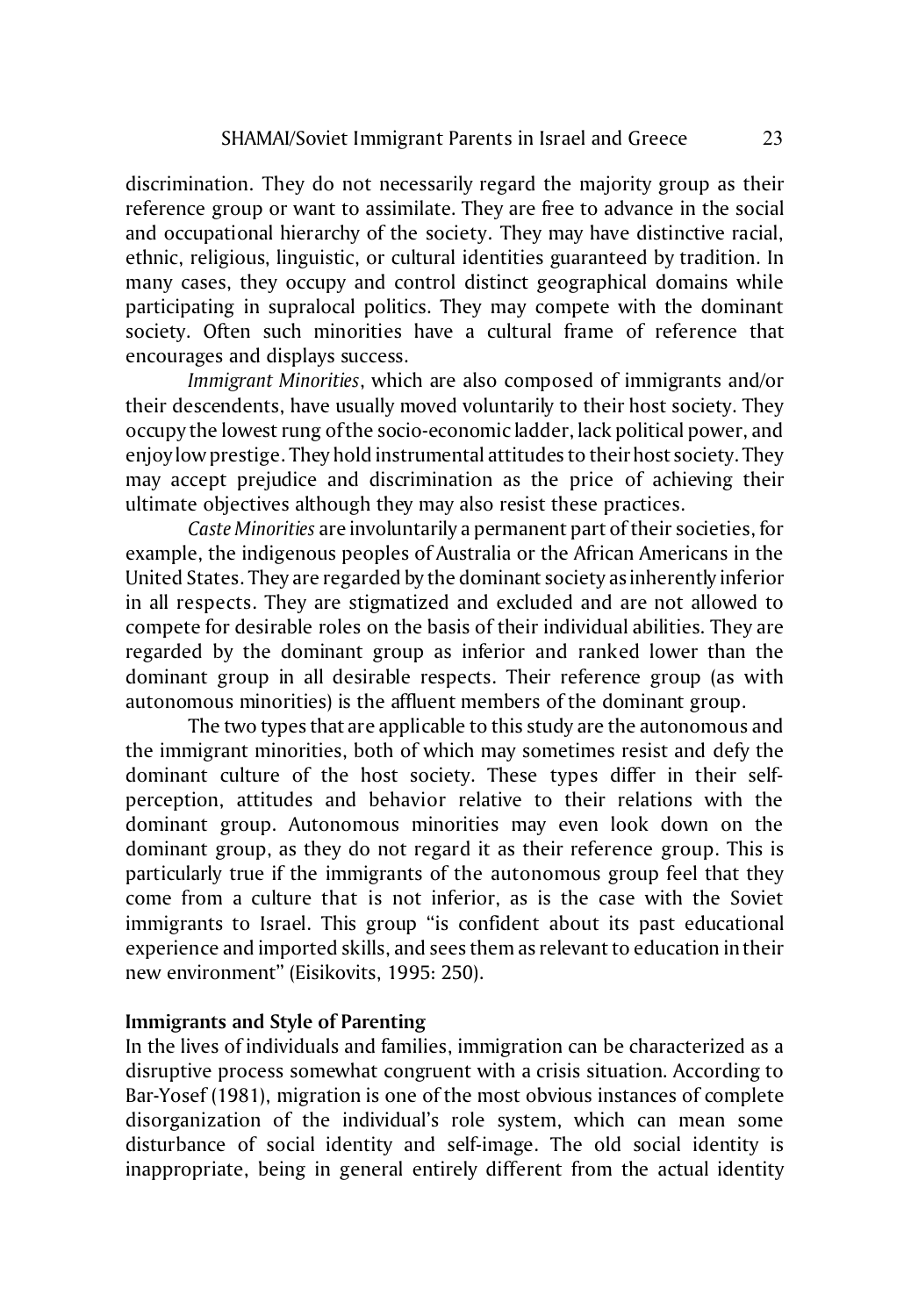conferred on the immigrant by the absorbing society. Thus, immigration can be a traumatic event that influences family life, relations in the family, and the socialization process during childhood (Bronfenbrenner, 1979; Sluzki, 1979; Barankin et al., 1989).

In this study, we have used Roer-Strier's (1996) conceptual model of immigrant parenting, which distinguishes three styles of immigrant parenting: Kangaroo, Cuckoo, and Chameleon.

The *Kangaroo style* is based on the metaphor of child protection and perceives parents as the major source of socialization for their children. They maintain the culture of their country of origin and protect their children from the host society's culture, which is perceived as a threat. Parents preferring this parenting style tend to espouse a conservative elitist ideology that regards the host culture as inferior.

The *Cuckoo style* of parenting imitates the behavior of that bird, which lays its eggs in the nests of other birds, leaving them to be hatched and cared for by the bird-in-residence. Families that adopt the Cuckoo style usually tend to trust the socialization agents of the receiving society more than themselves. These parents perceive the host culture as more modern and advanced than their culture of origin.

The *Chameleon style* takes its name from this creature's ability to change its color and to merge into the background. Families that assume this style are aware of the differences between the home and host cultures and encourage their children to live in harmony with both. They encourage their children to behave, dress, eat, and speak as is customary in the indigenous society when not at home, while simultaneously adhering to their original cultural behavior at home. These families manage to preserve both the ties to their original culture and the sense of continuity with the host culture. They maintain a bicultural identity.

If these three categories are taken not as separate profiles but as forming a continuum between two poles, from separation to integration, specific groups can be placed somewhere between two categories, and not necessarily fitted to one precise category only. Roer-Strier's model of parenting takes a psychological perspective from which to explain the acculturation of migrating groups to a host country, while the Parekh and Ogbu typologies apply a sociological framework. Thus the findings in this study emerge from a more holistic paradigm and are more generally applicable to the acculturation process of migrant parents.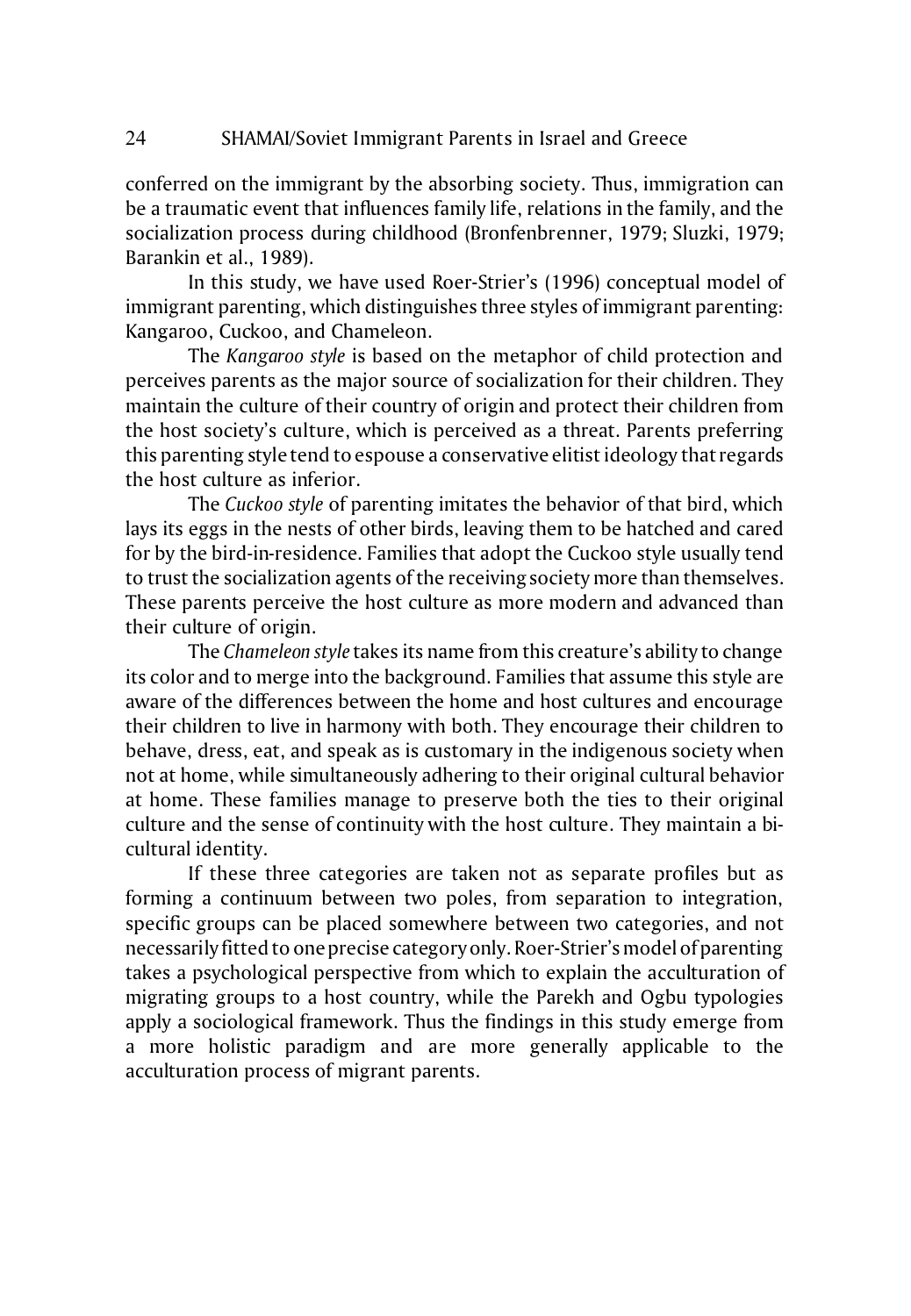#### **Russian Jews**

Russian Jews have a long history of settlement in territories of the FSU. Evidence exists of Jewish settlements on the shores of the Black Sea in the first millennium (Dubnov, 1975). Until 1772, the Jews were not allowed to settle within the boundaries of Russia. The situation changed during the reign of the Empress Catherine II, who embarked on an assertive military policy on the southern borders of the Russian Empire. Vast territories were annexed to it, including modern Ukraine, Belarus, Moldova, and Eastern Poland. Numerous Jewish populations inhabiting these territories automatically became citizens of Russia. The Jewish population was restricted in its movement and freedom of settlement in accordance with decrees on the Pale of Settlement.

On the eve of the great reforms of the nineteenth century, the Tsarist government and Jewish elites attempted to establish a policy of "selective emancipation." In contrast to Europe, the Jews in Russia were to be integrated not into society at large but into various estates (*sosloviia*). The judicial reform of 1894 abolished the Pale of Settlement, leading to a marked rise in the Jewish presence in the Russian capital and in large and small towns throughout the empire (Dubnov, 1975).

The end of the nineteenth century witnessed not only the onset of the Russification of the Jewish intelligentsia, but also the emergence of Jewish cultural networks (popular press, literary journals, theatre, books, etc.). Jewish activities were evident in three main trends: the integration of Jewish culture into the dominant Russian culture, the renaissance of Modern Hebrew, and the turn to political activism.

The urban migration of hundreds of thousands of Jewish families started after the October 1917 Revolution. The Jews rapidly adopted the modern way of life of secular Soviet citizens and lost contact with their traditional Jewish culture. Specific features of Jewish culture such as the Yiddish language, religious practices, and the maintenance of Jewish households gradually faded. The secularization and Russification of Jews was part of a general assimilation, promoted by official Soviet suppression of traditional Jewish life (Levin, 1988). Jews were deprived of their cultural institutions and synagogues; their schools were closed; and Jewish cultural organizations were banned during the 1920s and 1930s.

The creation of the State of Israel in 1948 was followed by a major anti-Jewish purge in the Soviet Union. After the death of Joseph Stalin in 1953, the repression eased, yet in most respects, official policy toward the Jews remained unchanged until the time of Gorbachev. Jews were subject to discrimination in the spheres of education and work due to the Soviet quota system, which was supposed to secure for national groups equal access to education and professional occupation. In reality, the system of ethnic quotas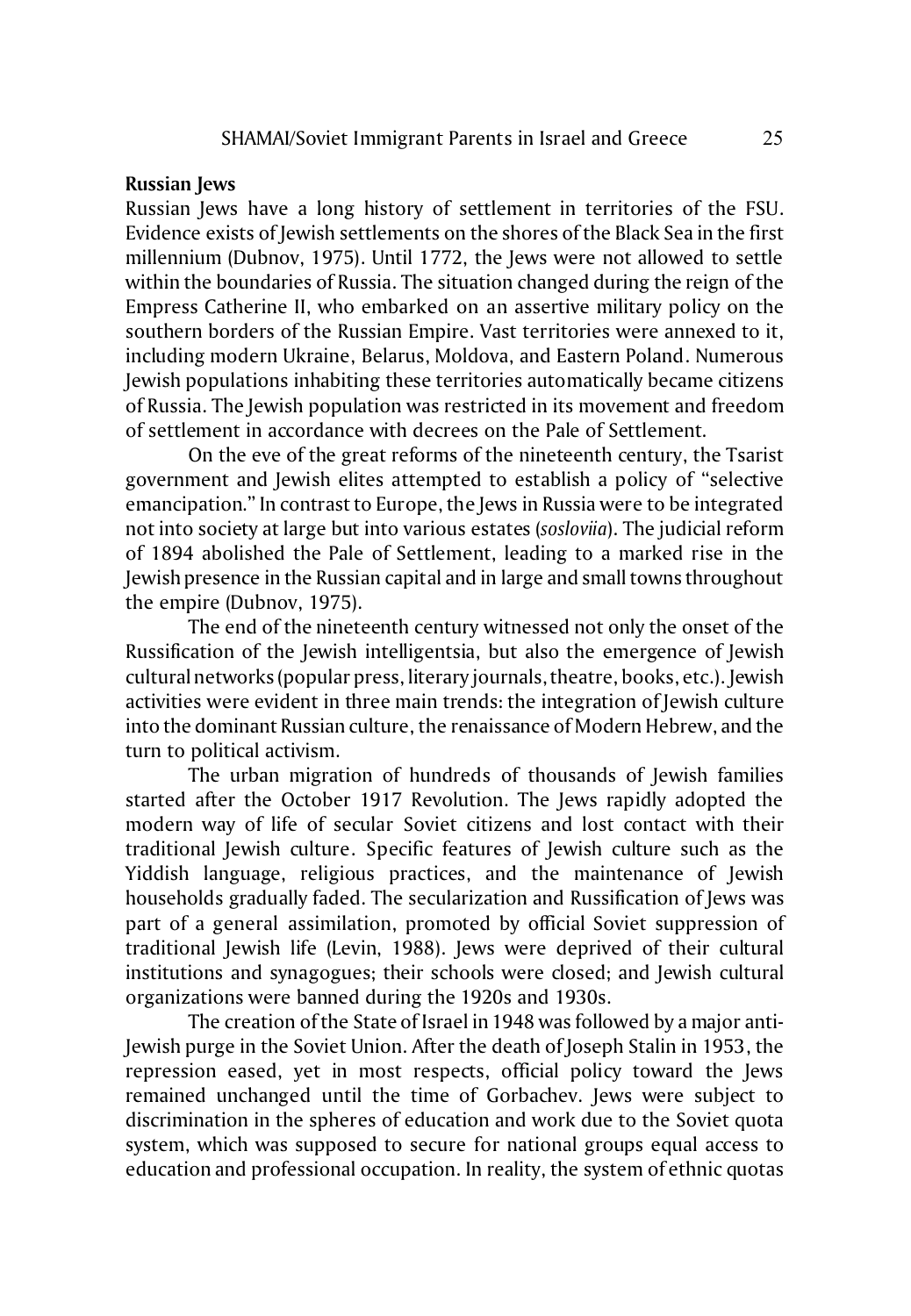limited the opportunities of particular national groups, especially the Jews, as their national quotas were soon filled (Korey, 1973; Levin 1988). Nevertheless, in 1989, the Jews constituted the Soviet Union's best-educated national group.

The Jews' loyalty to the Soviet state, especially after the creation of the State of Israel, was regarded as ambiguous. Jews were excluded from serving in the Soviet diplomatic corps and from influential political positions. Soviet Jews spoke Russian as their native language and identified themselves with Russian culture (Gorlizki, 1990).; effectively, they were "culturally Russians, but legally and socially Jews" (Gitelman, 1972).

The Jewish immigrants' cultural experiences of their life in Russia play an essential role in the acculturation process in Israel. This is evident in two contexts simultaneously: the local Israeli and the transnational global. In the Israeli context, FSU immigrants are visibly different both culturally and demographically from most sectors of Israeli society. Large sectors of Israeli Jewish society display attitudes of basic hostility to the new immigrants (Leshem, 1998). Negative attitudes are apparent across all sectors of veteran residents. Soviet Jews are seen as not "Jewish" enough for the religious sector and not Zionist enough for the secular sector of Israeli society.

On the other hand, in the global context, new immigrants feel themselves different from the veterans. Most Russian Jews see Israel as an "Oriental," "non-European" state ruled by religious laws and less advanced than Russia. The Jewish Russian community in Israel figures as part of a transnational community united by a common language and cultural affinities (Remennik, 1999; Siegel, 1998). The new immigrants from Russia have every opportunity to keep and explore ties with their previous social, professional, and cultural networks, which was impossible prior to perestroika. They are also able to generate new, transnational networks.

A considerable number of immigrants to Israel are non-Jews, most of whom entered Israel due to mixed marriages. The influx of non-Jewish immigrants from FSU poses a challenge to the Israeli authorities and to civic society. From the viewpoint of Israel, immigration was "the *raison d'etre* of the Jewish State" (Jones, 1996: 9). Zionist ideology always leaves an open door to any Jew worldwide characterizing Israel as a site for Jewish refuge. Israel provides new immigrants with more economic rights (in housing, home appliances, personal goods, tax breaks, education, and job training) than any other country.

From 1989 to 1997, some 722,400 Soviet immigrants entered Israel (Israel Ministry of Absorption, 1998). In 1995, the median age of Soviet immigrants was 36.2 years, whereas the Israeli median age (Jews only, including immigrants) for that year was 29 years (Central Bureau of Statistics, 1998: p. 3). Highly educated professionals accounted for 58% of immigrants,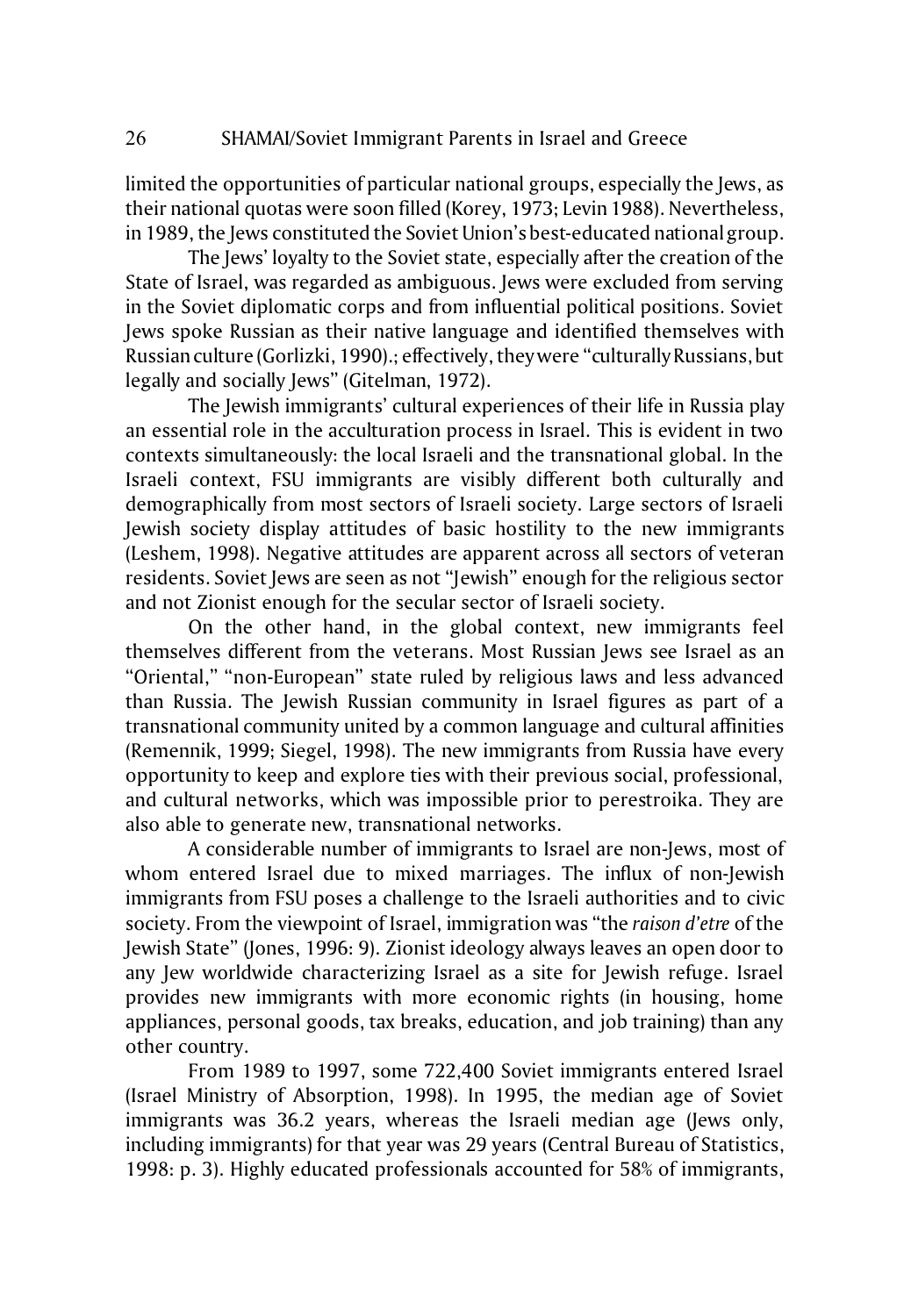including the academic and free professions, as opposed to 27% of veteran residents (Ministry of Absorption, 1997). Of the 1992 FSU immigration, 36.2% were scientific and academic workers, of whom only 7.1% actually worked in this category. In 1995, the same numbers respectively were 22.0% and 2.3% (Central Bureau of Statistics, 1996). The immigrant workforce is characterized mainly by underemployment (Ministry of Absorption, 1998).

According to the Israeli government's model of "direct absorption" for the FSU immigrants, they were allowed to choose where to settle. They did so mainly in urban areas all over the country. Many immigrants could not afford expensive apartments in the major cities so they settled in small development towns. This changed the demographic as well as the cultural characteristics of many such towns that had been inhabited mainly by Oriental Jews (Gonen, 2000; Siegel, 1998). The Soviet immigrants now comprise 20% to 50% of the population of these towns.

In 2000, there were 112,413 immigrants from the FSU in the formal education system in grades one through twelve. (Israel Ministry of Education and Culture (2002). Based on data from the Central Bureau of Statistics, 2001, they composed 9.98% of the student population. Of the new school classes formed in Israel in 1995, 44% were created due to an influx of immigrants (Israel Ministry of Education and Culture, 1995).

The main task in the absorption of immigrant students was seen as Hebrew language instruction (Horowitz, 1998). Supplementary lessons for immigrant students were subsidized: extra lessons once a week in their first year; 1.8 weekly hours for two years in junior high school, and two weekly hours for students in the eleventh and twelfth grade studying for their matriculation exams (Israel Ministry of Education, 1993/1994). Schools with a high percentage of immigrants (10% and over) received funding for four weekly hours of Hebrew instruction per student (Israel Ministry of Education, 1994). An additional budget, the so-called "absorption basket," transferred directly to schools, was provided for textbooks, teaching aids, school trips, and direct help, amounting to NIS (New Israel Shekels) 500 per student (more than \$100).

Earlier, from the end of the 1950s, the Education Ministry's main efforts had been devoted to the advancement of immigrant children from Asia and North Africa. The prevailing ideology was the "melting-pot," which, in fact, adopted a highly assimilatory position. In consequence of the flow of immigrants after the 1967 war, the Ministry established the unit for Immigrant Absorption. From the 1990s, it also began to distribute resources, mainly in support of the weaker groups, for example, Ethiopians and Caucasus Jews (from the Caucasus and Asian parts of FSU).

In the courses sponsored by the Ministry of Education, the education of minorities is seen through two basic contrasting perspectives: one is the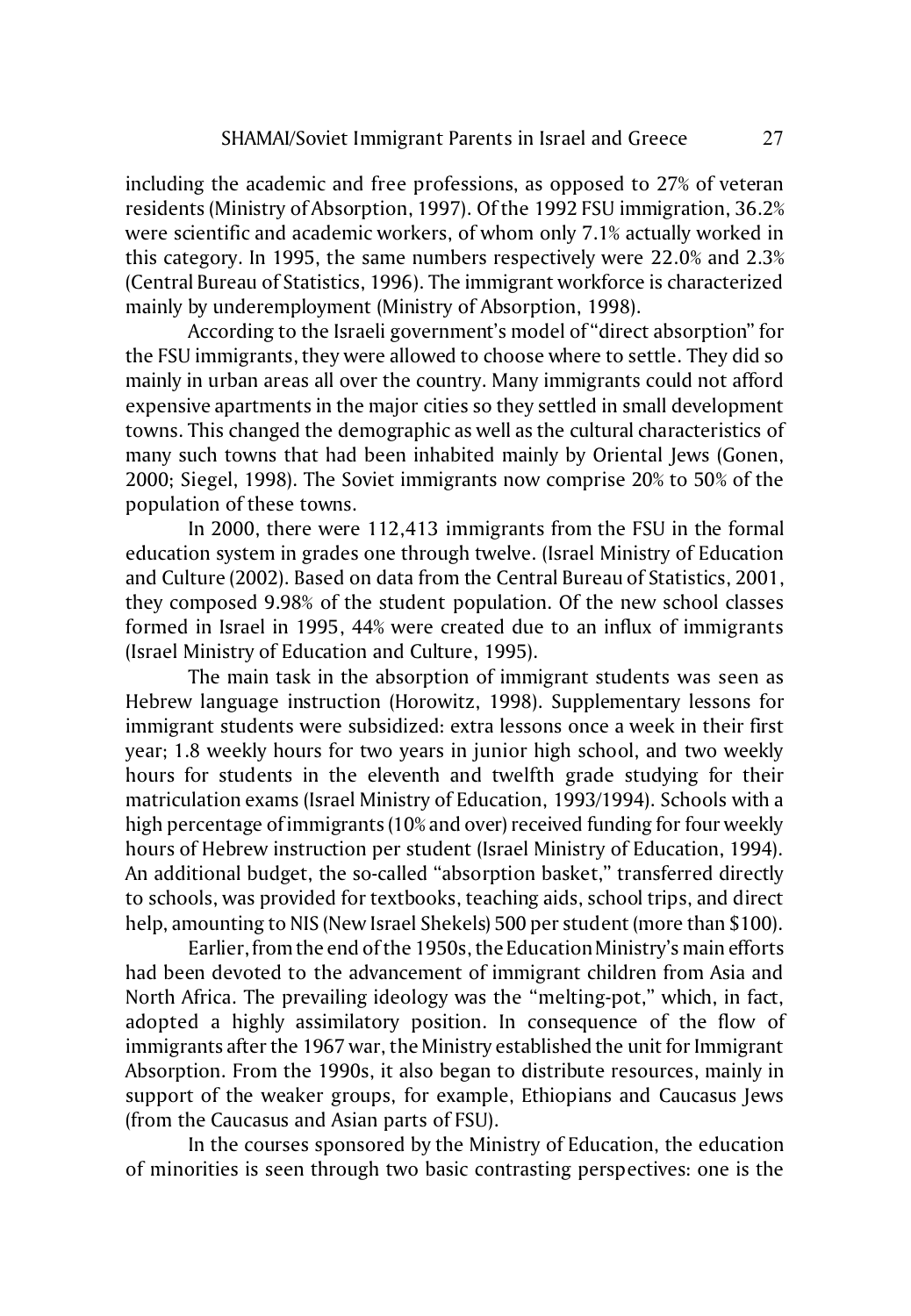"cultural deficits" model, which focuses on compensatory and enrichment programs to improve the chances of integration. The other is the "cultural relativistic model," an egalitarian model that stresses the legitimacy of living as cultural collectivities outside the mainstream (Modley, 1986). Traditionally, in Israel, "cultural deficits" was the principal model. Although it did not suit the FSU immigration of the 1990s, Israel has been slow to move to the relativistic model.

Prior to the 1990s, the Israeli government took responsibility for national (general) policy on immigrant absorption. It established absorption centers for the well being of the immigrants, providing housing, cultural and educational activities, and Hebrew classes. However, in the 1990s, the policy was changed to the so-called direct absorption model. The government withdrew its comprehensive responsibility and supported the FSU immigrants economically and by other means, but did not try to direct their day-to-day life (Siegel, 1998). The hidden message of this type of absorption was that the immigrants should assume this responsibility themselves. The education system acted similarly. The Ministry of Education let school principals assume responsibility for absorption policy and its implementation. No guidelines were written, and no extra supervision was added or implemented.

In the past, new immigrants in Israel often suffered difficulties with the prospect of assimilation (Smooha, 1978). According to one view, this situation has not changed: Israel has never adopted pluralism as an official policy or as an educational policy (Horowitz, 1991). Swirski (1990) views the situation in the educational system as one of explicit assimilation. Traditionally, the Israeli educational system has de-socialized new immigrants from their previous culture and socialized them to their new Israeli identity (Bar-Yosef, 1981). "In Israel, the dominant culture has always emphasized a unifying attitude towards Jewish immigrant groups in a perspective of Jewish nation building" (Ben-Rafael, 1996: 140). However, according to other views, Israel is becoming a more pluralistic nation, which practices a policy of cultural pluralism with the current wave of FSU immigrants (Smooha, 1994). The assimilation process in the educational system belongs to the past, and for the last two decades, there has been a shift towards pluralism and multiculturalism (Eisikovits & Beck, 1990). Iram holds that a profound change occurred in the Israeli educational system during the 1970s and 1980s, which resulted in cultural pluralism. The Soviet and Ethiopian immigrants raised the issue of the proper balance between the need to preserve their former culture and the ability of the educational system to meet this need (Iram, 1992). According to this view, the Israeli host society and the FSU immigrants are both adjusting to each other as part of the process. It seems apparent that as a result of the immigrants' integration, Israel is developing a more pluralistic society then before.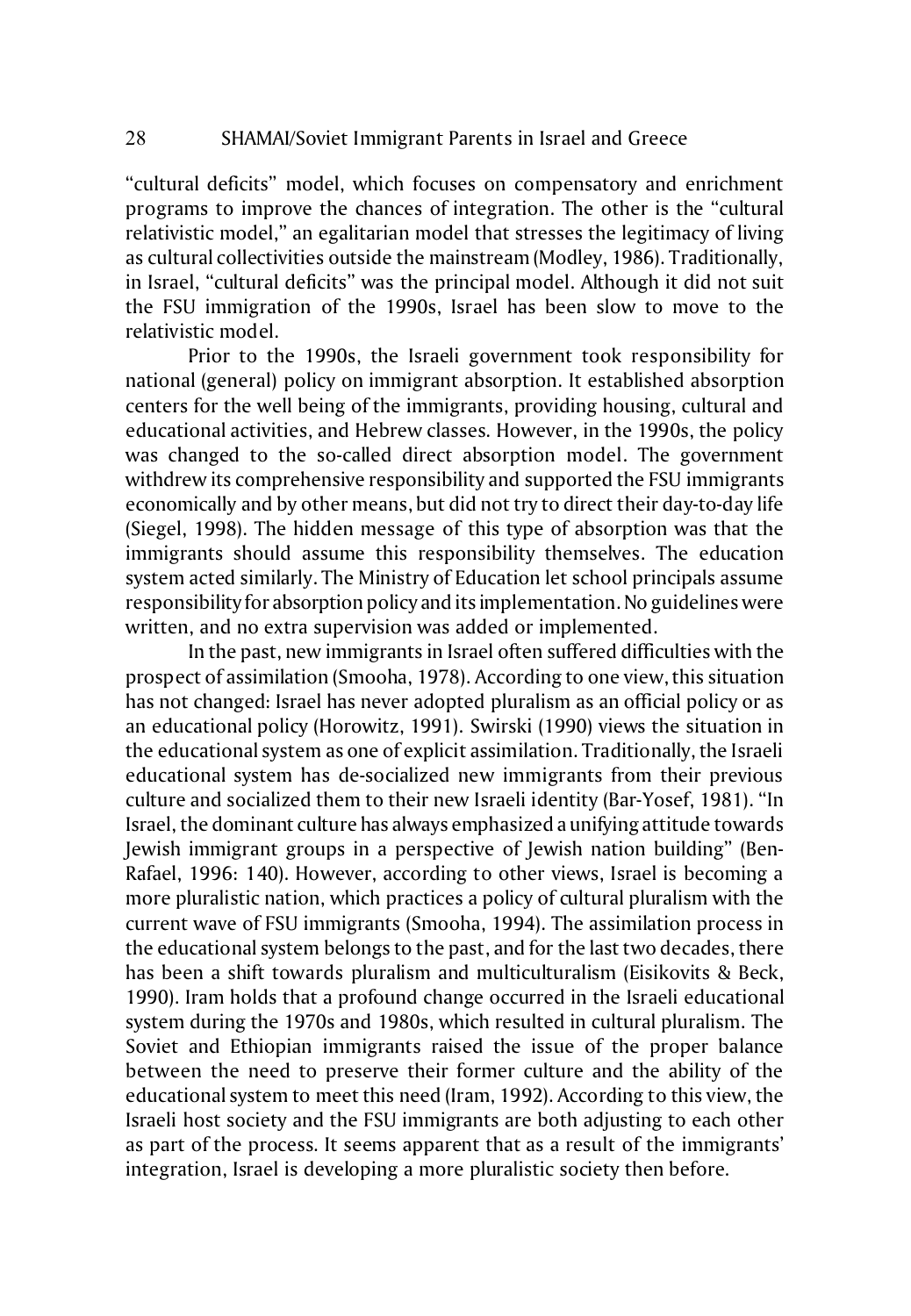#### **The Pontian Greeks**

At the end of the 1980s, Greece, traditionally an emigrant-producing nation also became a host to immigrants and refugees. Most immigrants coming from the former Soviet Union were of Greek origin. Known as Pontian (or Pontic) Greeks, they traced their origins mainly from Pontos on the coast of the Black Sea.

Greeks lived along the Black Sea littoral and in the mountains of the Caucasus, where over 75 Greek colonies were founded around 1000 BC (Agtzidis, 1991, 1995; Fotiades, 1995, 1997; Georgas & Papastylianou, 1993; Kassimati, 1992; Kokkinos, 1991; Kotsionis, 1995; Xanthopoulou-Kyriakou, 1991). Between the 15th and 20th centuries C.E, owing to the Turkish occupation of their homeland, large numbers of Greeks migrated from mainland Greece, Asia Minor, and the southern coast of the Black Sea to regions in what is today the FSU. They settled mainly on the east coast of the Black Sea, as well as in the urban centers and the interior of Georgia, including Abkhazia, and Armenia. In 1918, more than 700,000 Greeks lived in that area. Greek communities prospered financially and culturally, and Pontian-Greek civilization grew at an unprecedented rate, especially between 1917 and 1937.

Pontian Greeks founded a number of Greek schools and churches and resisted any effort to assimilate. For the first time, intellectuals started writing on various literary and linguistic issues in the Pontian dialect. Furthermore, in Sukhumi (Georgia), the Greek publishing house, Communist, expanded its activities. Greek schools and teaching academies were established, and the Greek National Theater was founded. In the 1920s, Greek communities raised the issue of their autonomy, which resulted in the creation of three autonomous Greek provinces in southern Ukraine and a semi-autonomous Greek province in the Kuban valley of south Russia.

During the Stalinist era, Pontian Greeks were persecuted and deported to Kazakhstan, Uzbekistan, Kirghizia, Siberia, and the remote steppes of Central Asia. In 1985, when Gorbachev came to power instituting a policy of Glasnost, the Greek language and culture could be renewed. Despite this renewal, the resurgence of nationalist conflicts and Islamic fanaticism resulted in the repatriation of thousands of Pontian Greeks to their ancestral homeland. The main factors contributing to their migration included: 1) a personal desire for return to their ancestral homeland; 2) the presence of relatives already residing in Greece; 3) the expectation of a better life and working conditions; 4) the desire to raise their children in a country where the existing language and religion would reinforce their ethnic identity; 5) the civil wars and persecution of minorities in the former Soviet Union; 6) neglect by the post-Soviet state with its lack of support (financial, psychological, etc.) for Pontian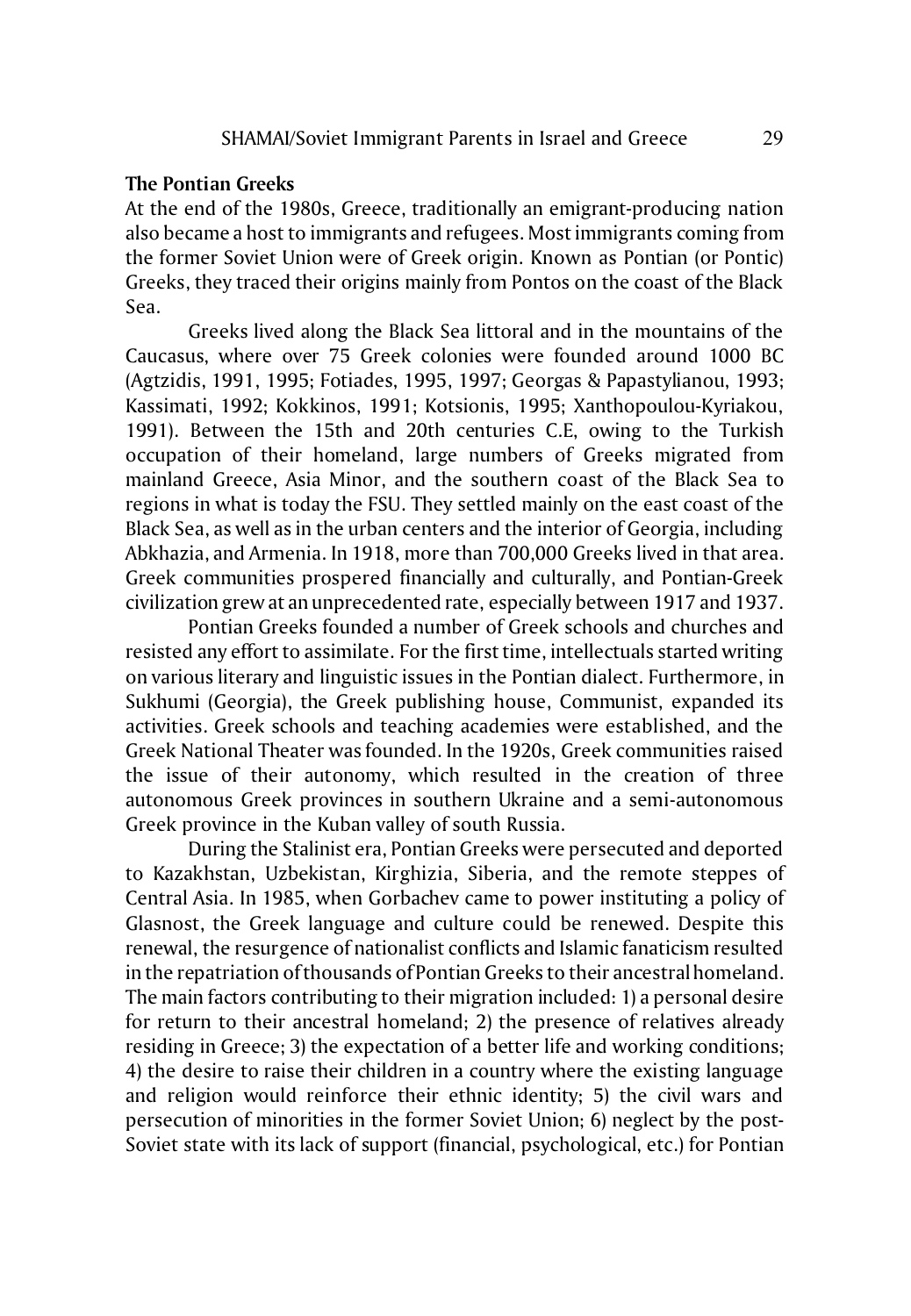Greeks; and 7) the efforts of the Greek state to strengthen the country's demography and economy through a policy of repatriation.

Small numbers of Pontian Greeks began emigrating from the FSU to Greece in 1987, and the flow continued through the next decade. According to the Panhellenic Union of Pontian Associations, 68,000 Greeks from the FSU migrated to Greece between 1989 and 1993 (Papatheodosiou, 1994). The Greek state adopted a unified integration policy and made limited arrangements for these immigrants, who are known as "repatriated people" (Bada-Tsomokou, 1997). A three-phase process of repatriation is accomplished under the aegis of the National Foundation for the Reception and Settlement of Repatriated People of Greek Descent. In the initial phase, immigrants are received at hospitality centers where they can remain for 15-20 days. In the next phase, they move on to reception settlements where they can stay for 6-7 months. Ultimately, they are encouraged to resettle in areas of permanent residence.

Kassimati (1992) points out that Pontian Greeks arrived in Greece at a time when the country faced significant financial difficulties. The efforts of the Greek state to make a smooth and speedy entry into the European Union demanded measures that would stabilize the Greek economy as well as the reduction of inflation rates and state deficits. These policies resulted in an economic recession and an increase in unemployment rates. In consequence, it became increasingly difficult for the Pontian Greeks to find employment. Moreover, the Pontian Greeks were fewer in numbers than the Russian immigrants to Israel. Consequently, they had relatively less influence on the Greek economy than the latter group had on the Israeli economy.

Upon their arrival in Greece, the Pontian Greeks have encountered significant problems accessing employment and maintaining financial resources. Their financial situation exacerbates the inevitable difficulties with social, cultural, and psychological adaptation and identity-formation (Bada-Tsomokou, 1997; Kassimati, 1992; Kokkinos, 1991; Kotsionis, 1993, 1995; Vergeti, 1991). In Greece, the Pontian Greeks have a higher educational level than the native-born population. Specifically, slightly over 27% of Pontian Greeks have a higher education degree compared with only 7% of the native population. Two thirds (66.2%) of the Pontian Greeks have completed secondary education and gone beyond, compared with only one third (32.2%) of the native population (Greece in Figures, 1999). Yet most of them work as construction workers, cleaners, market vendors, farm workers, or craftspeople; jobs that have little relevance to their previous experience, education and training.

Part-time employment, underemployment, and unemployment are the defining characteristics of the Pontian Greek immigrants' work and occupation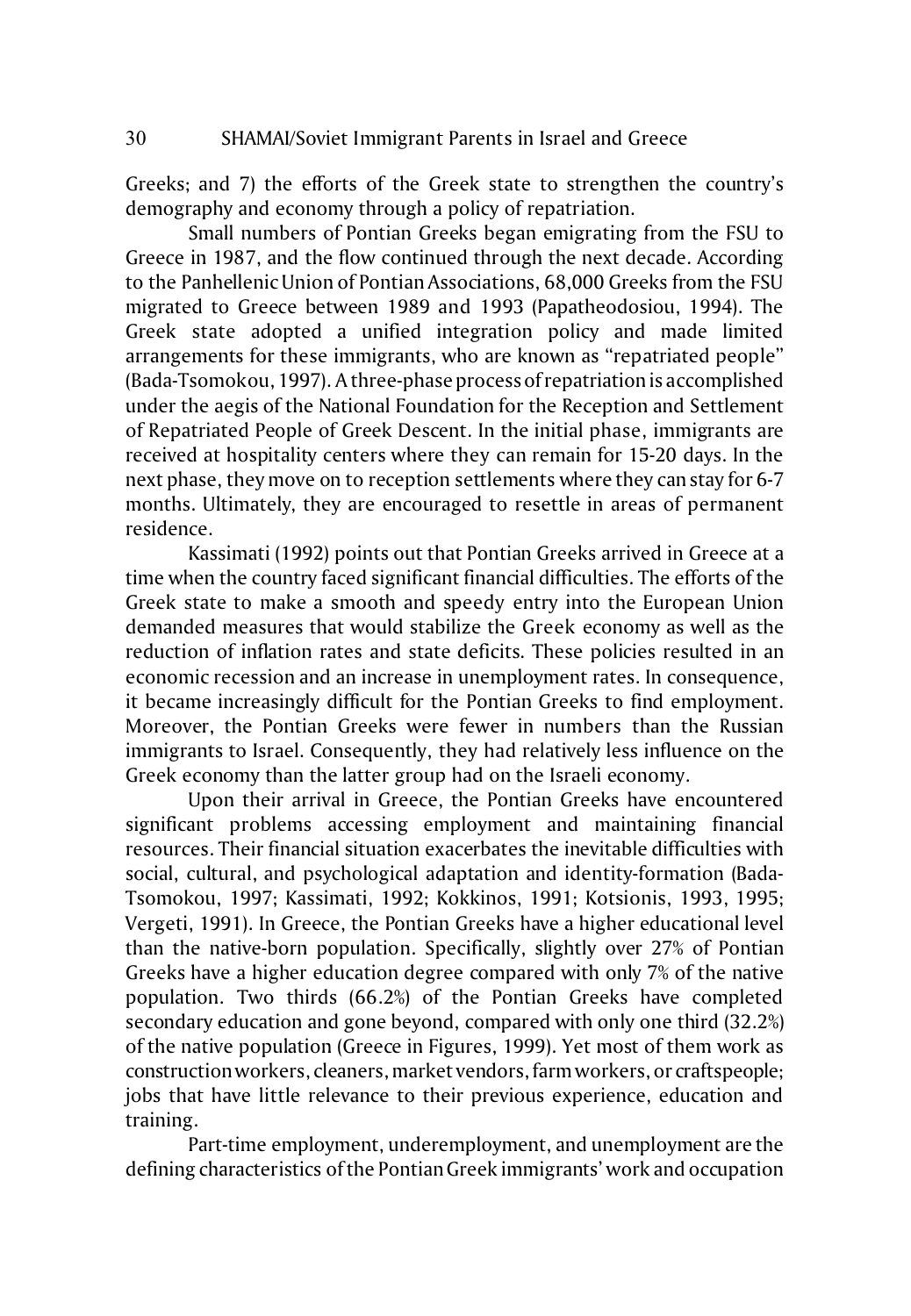in Greece. No official data are available on the demographics of Pontian immigrants. However, Kasimati (1992) reported the following figures. Most of the Pontians (78%) are employed as technicians and laborers, compared with 42% of them in the FSU and 42% of the native Greek citizens. This increase is matched by a decline in the self-employed (24% of Pontians in the FSU; and 5% of Pontians in Greece, compared with 13% of native Greek citizens) and also a decline in office (white-collar) employees (from 8% before immigration to 0.5% after immigration, as against 11% of native Greek citizens). About the same percentage of all three groups, approximately 10% are employed in the "services."

A significant issue for the Pontian Greek immigrants is the education of their children in the Greek education system. During the last decade, the number of repatriated and foreign students in Greek schools has grown. In 1991-92, 6% of the student population was not born in Greece. Of these students, 49% were from the FSU and 24% were from Albania. According to Damanakis (1997), more than half the foreign and repatriated students attended school in Athens and Thessaloniki, the two major urban centers in Greece (38% and 16.2% respectively).

Official educational policy for the immigrant students in Greece has evolved through three distinct phases; a "welfare-charity" phase (1970-1980) in which a melting pot ideology was prevalent; an "assimilation-compensation" phase (1980-1990) with a number of compensatory measures undertaken for immigrant students; and the current phase (1990 to present) in which a "compensatory-pluralistic" framework underpins the process for dealing with immigrant students (Damanakis, 1997).

In 1983, the law regarding receiving classes and tutorial classes for repatriated and foreign students was amended. A receiving class was formed if there were at least nine repatriated or foreign students in the school. These students received intensive Greek lessons two to three hours daily, followed a separate curriculum, and were mainstreamed only occasionally. Only three students were required for a tutorial class to be formed. These students received up to eight hours per week of remedial teaching after the end of the school day. This law also provided for immigrant students to receive heritage language and culture lessons for two to three hours weekly after completing the regular school schedule and curriculum. However, this aspect of the law was never implemented.

In 1996, the Greek legal code was amended, and, for the first time, the term "intercultural education" for immigrant students was introduced. Several of the "special schools for repatriated students" are now called "schools for intercultural education." In addition, the Special Secretariat for the Education of Students of Greek Origin and of Intercultural Education and the Institute for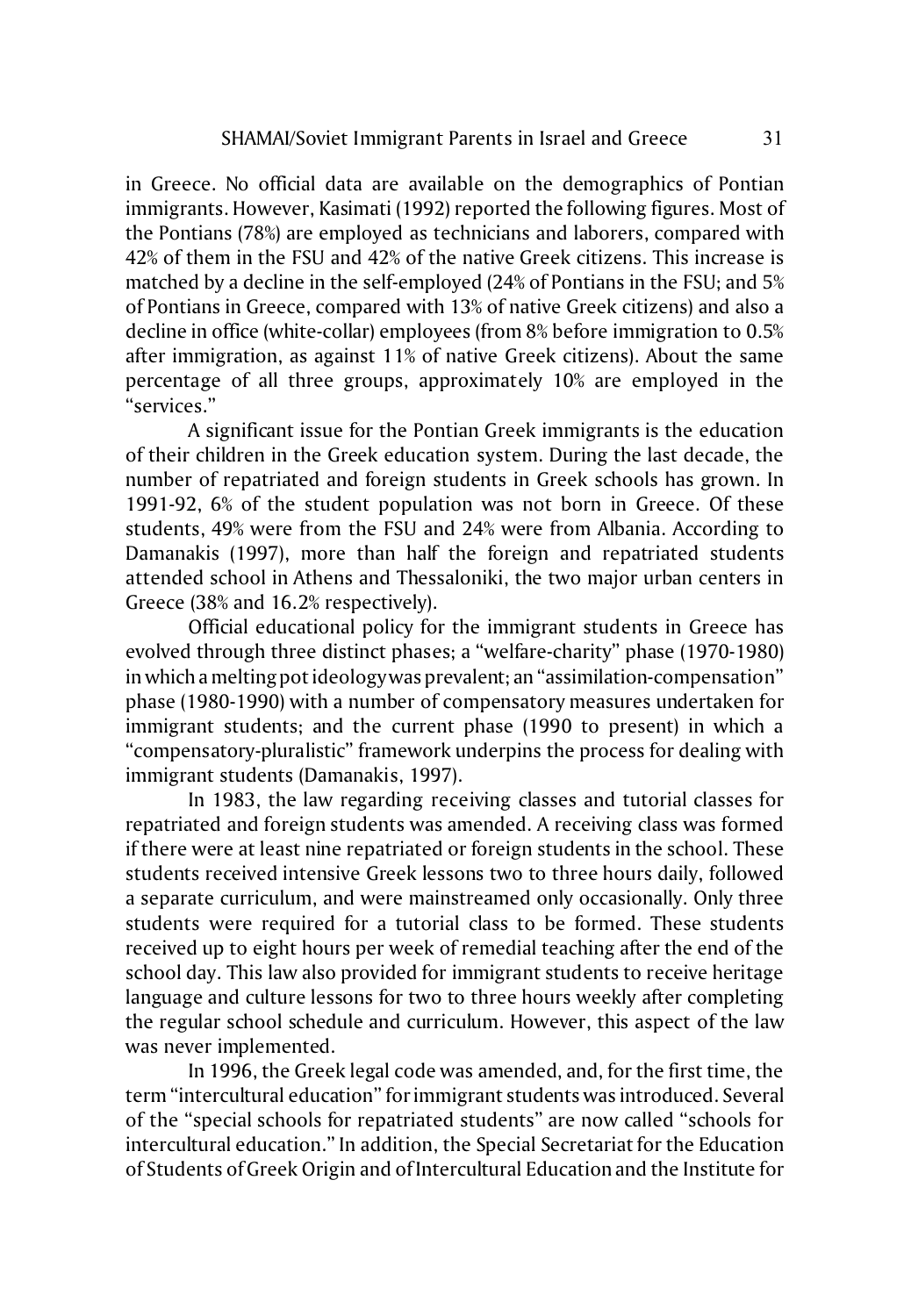the Education of Students of Greek Origin and of Intercultural Education were founded, and a number of intercultural education programs began to be implemented. Despite these efforts to adapt Greek schools to current economicand social developments, they still remain primarily monolingual and mono-cultural schools promoting and perpetuating the ideal of cultural homogeneity. The lingering 'melting pot' mentality effectively prevents the Greek educational system from meeting the educational and psycho-social needs of Greece's recently formed multicultural student population.

The Pontian Greeks maintain national and transnational connections. Some 300 different associations of Pontian Greeks exist in Greece. Pontian organizations are to be found all over the world, creating a transnational network of Pontians. Many of these associations and federations publish their own newspaper or magazine, for example, *Archion tou Pontou* [Archives of Pontos]. Several conferences have been held to discuss Pontian issues. Some took place in the FSU with the participation of Pontian organizations worldwide. For example, in 1989, the first Greek Conference was held in Gelendzhik, in the Russian republic's part of Kavkaz, and in 1999, the scientific conference "The Genocide in Pontos as Part of the Asia Minor Holocaust," was held in Boston, Massachusetts in the United States. Nevertheless, because these organizations tend to conduct their activities within the Pontian Greek community, they have limited influence on the dominant culture and a narrower power base than the Soviet-Israeli associations.

Two research questions were proposed for the study: 1. Which parenting style typified the Greek and the Israeli immigrant parents? 2. Which category in the Ogbu typology most suited the Greek and the Israeli immigrant parents?

### **METHODOLOGY**

#### **Sample**

Two sample groups were drawn by ethnicity and country of origin. A comparison of the sample populations by ethnic history and demographics is provided below followed by a detailed description of the sample and the data collection methods.

Although both ethnic groups originated in the Soviet Union and are comprised of children of similar ages, there are notable differences with regard to their circumstances. The Soviet Jews are older than the host population in Israel, whereas the Pontian Greeks are younger on average than the native Greeks. The Pontian Greeks have larger families than the Jewish FSU immigrants. The Jews originated mainly from large urban centers in Europe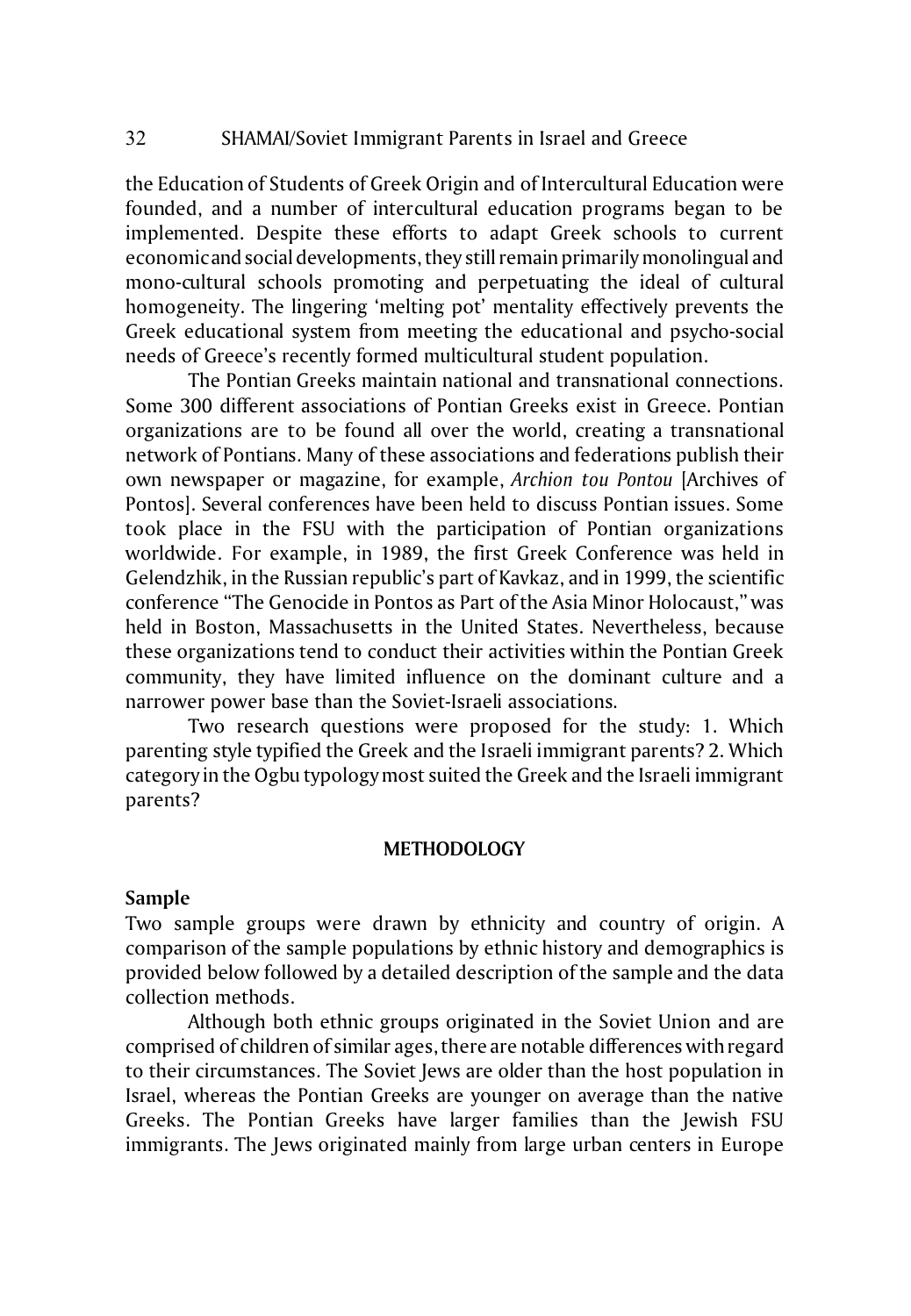whereas the Pontians came from rural areas and smaller towns in the so-called "national republics" of Georgia (Caucasus) and Kazakhstan (Central Asia).

Both groups suffered discrimination, but the Pontians also lost most of their civil rights and were subject to a forced internal migration within the Soviet Union. The Jews were more assimilated and more rooted in the Russian culture and Soviet economy than the Pontians who were marginalized from the mainstream culture and occupied a lower socio-economic status than the Jews. The Pontians did not assimilate but retained their own unique culture and dialect, whereas the Jews did not keep their language (Yiddish) and formed affiliations within the dominant Russian culture. The Jews' circumstances caused them to view Russian culture as their frame of reference; thus they still preserve some of their cultural and social connections with their former place of residence. Although many members of both groups still live in the FSU, the Israeli immigrants are far more active in maintaining ties with their past affiliation in the FSU.

The geographical regions where the Pontians resided in the 1990s became steadily less stable with intermittent internecine conflicts disrupting the area. In contrast, the areas where most of the Jews resided were stable and peaceful. In consequence, the push and pull factors for migration differed between the two groups, as we shall discuss below.

The Soviet Jews settled all over Israel while the Pontians settled mainly in the largest urban centers of continental Greece. This was due to the relative size of the two groups. The Jewish immigrants numbered about one million, too large a group to be accommodated altogether in the center of Israel. Since less than 100,000 Pontian Greeks emigrated to Greece, they could be concentrated in one area. Moreover, the higher educational and socioeconomic backgrounds of the Soviet Jews allowed them greater mobility within Israel than the Pontian Greeks enjoyed within Greece.

Sample size in the two groups was similar ( $n = 101$  in Greece;  $n = 116$ in Israel). In both samples, the majority of respondents were female (73% in Greece; 82% in Israel). Years of residency in the host country were also similar (5.8 in Greece, 5.4 in Israel with no significant difference by T-test). The samples differed regarding immigrants' place of origin (74% of the Israeli sample and only 16% of the Greek sample originated in Russia and Europe). Likewise, years of education were also significantly different (mean years of education = 13.9 of the Greek sample and 15.0 for the Israeli sample with a significant difference by T-test: 3.28; p=0.001).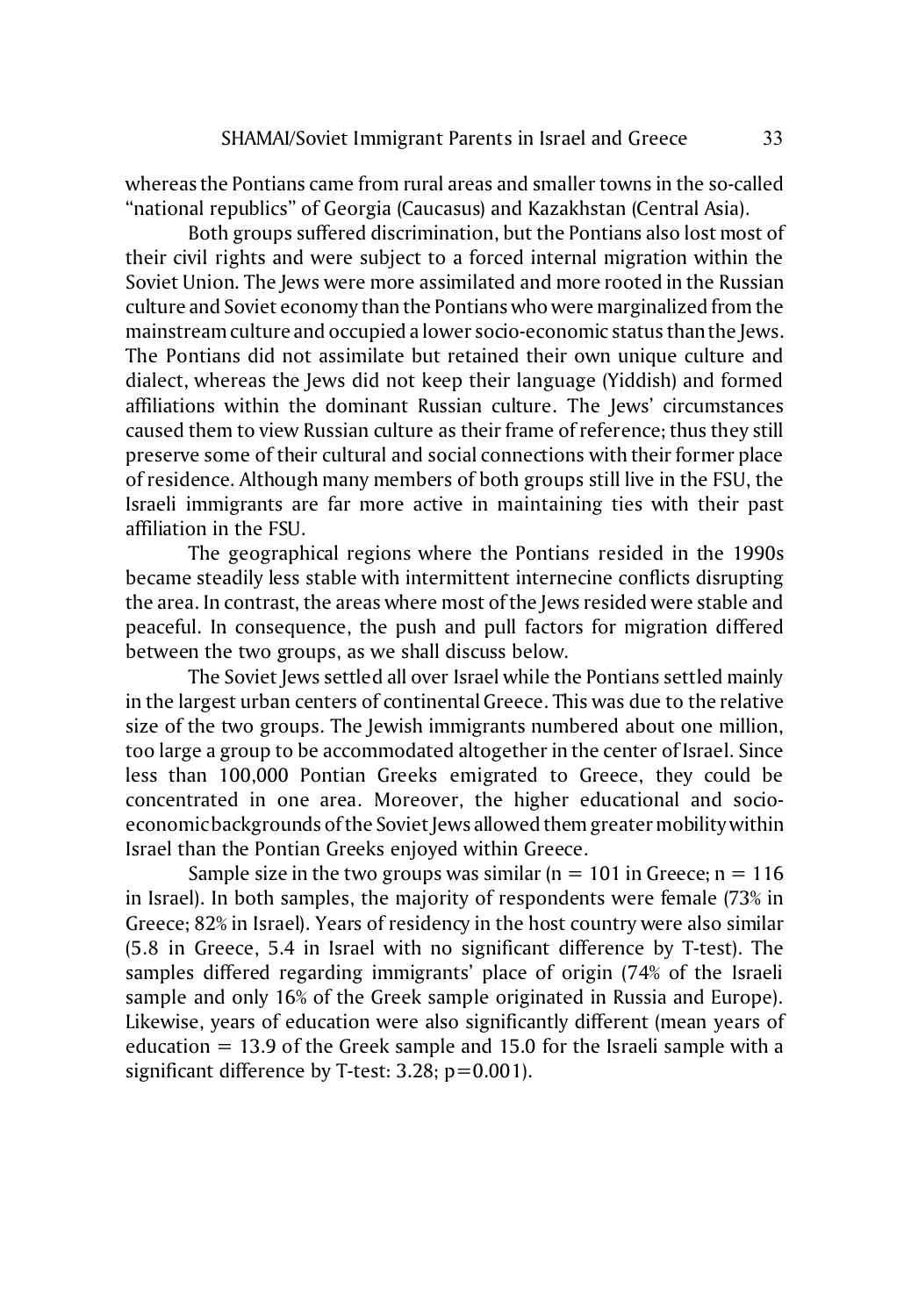## **Israeli sample**

The study in Israel was conducted in a northern Jewish town (population 6,000) inhabited mainly by Israeli-born Jews, with an average ethnic mix of Sephardi and Ashkenazi Jews. The group of Jewish immigrants from the FSU that had settled in the town constituted about 29% of the population. In 1997, more than 20% of all students at local schools were new immigrants. The Israeli data were collected in 1998 by a Russian-speaking researcher, who interviewed 82.9% of all elementary school immigrant parents in their mother tongue at their homes.

# **Greek sample**

The Greek sample was drawn from 31 public schools in the Greater Metropolitan Area of Thessaloniki, the second largest city in Greece. The schools were randomly selected from areas of the city where large numbers of Pontian Greeks lived. The researcher visited the selected schools and gave the children questionnaires in both the Russian and Greek languages. The children were directed to take the questionnaires home to their parents, who were asked to complete and return them. The response rate was 48.1%, which was considered quite high. The data were collected in 1997.

## **FINDINGS**

## **Push-Pull Migration Factors**

The different motives for immigration were probed. The main pull factor for the Russian Jewish migration was the improvement of opportunities for themselves and their children. The main pull factor for the Pontian Greek migration was the strength of their attachment to their ethnic group. Both groups were also subject to factors that pushed them towards emigration from the FSU, although the Russian Jews experienced these factors to a greater extent than the Pontians.

## **Language Acquisition**

Language acquisition is a major component of the acculturation process. It reflects an attitude toward the local language and is an important step for communication and social integration (Ben-Rafael et al., 1994). The questionnaire probed two aspects of language acquisition by adult immigrants in both countries: 1) self-reports of proficiency in the host country's language, and 2) language use of mother tongue and host language within and outside the home.

In the Israeli case, Russian-speaking immigrants were exposed to two language networks: Hebrew and Russian. The exposure of adult immigrants to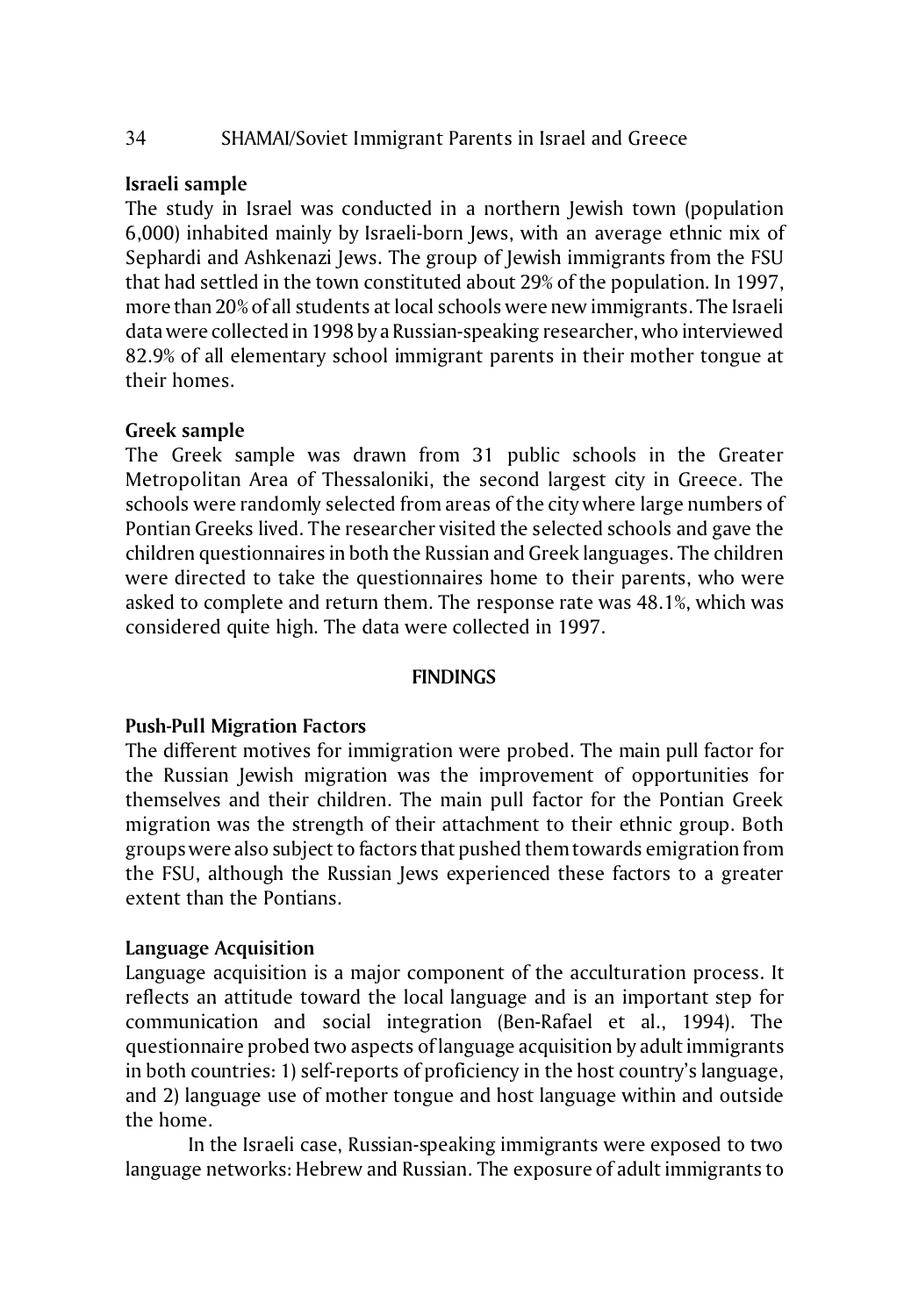the Hebrew language was restricted mainly to everyday communication, and less to professional or official communication. Most of the new immigrants came to Israel as adults and had difficulty employing the Hebrew language for everyday situations. Their attitude toward the host country's language could be characterized as instrumental: it was a key to successful integration into professional and job markets. Their needs to communicate culturally and for information purposes could be met by the Russian language network.

The Russian language network functioned not only in the family and in everyday communication, but also through highly developed media including press, broadcasting, and entertainment (Markowitz, 1993, 1995; Horowitz & Leshem, 1998). These networks operate at three interrelated levels: the local, the national or Israeli level, and the transnational level reinforcing Russian language usage and retention.

The data regarding the language proficiency level proved similar for the two groups. Less than 1% stated that they did not speak Hebrew or Greek. A small number (1%) of the Israeli sample ( $n=116$ ) and 7% of the Greek sample  $(n=101)$  knew only a few words and phrases. The most common answer was that they could communicate with friends and neighbors (54% of the Israeli and 46% Greek sample). In both samples, 22% answered that they read and wrote well, while 22% of the Israeli sample and 24% of the Greek sample stated that they had no problem with the language. The categories were ranked from 1 to 5, and the mean was found to be almost the same in the two groups (Israeli sample 3.7, Greek sample 3.6); according to T-test the differences were not significant. These results are somewhat surprising, as the Pontian Greeks were more exposed to the Greek language before their immigration than the Russian Jews were to Hebrew. Spearman correlation coefficient was computed between the language proficiency and years of residence in the host country,  $r = -0.410$  ( $p = 0.000$ ) for Israelis and  $r = -0.305$  ( $p = 0.002$ ) for Greeks. The longer the parents had lived in Israel and Greece, the better their proficiency with the local language.

Another aspect of language acquisition was its actual use by the immigrants in different spheres, namely at home and outside. Israeli as well as Greek parents used "only the mother tongue" at home more than outside. Greek respondents (29%,  $n=101$ ) more than Israeli (4%,  $n=116$ ) used only the local language outside; none of the Israeli sample and only 3% of the Greek sample used that language at home. The use of both languages was found to be very common in both samples: 44% of the Israeli and 66% of the Greek respondents used both languages at home. Out of the house most of the Israeli sample (90%) and well over half of the Greek sample (65%) spoke both the local language and their mother tongue. The latter was used exclusively at home more by the Pontian Greek sample (56%) than by the Israeli sample (31%). Both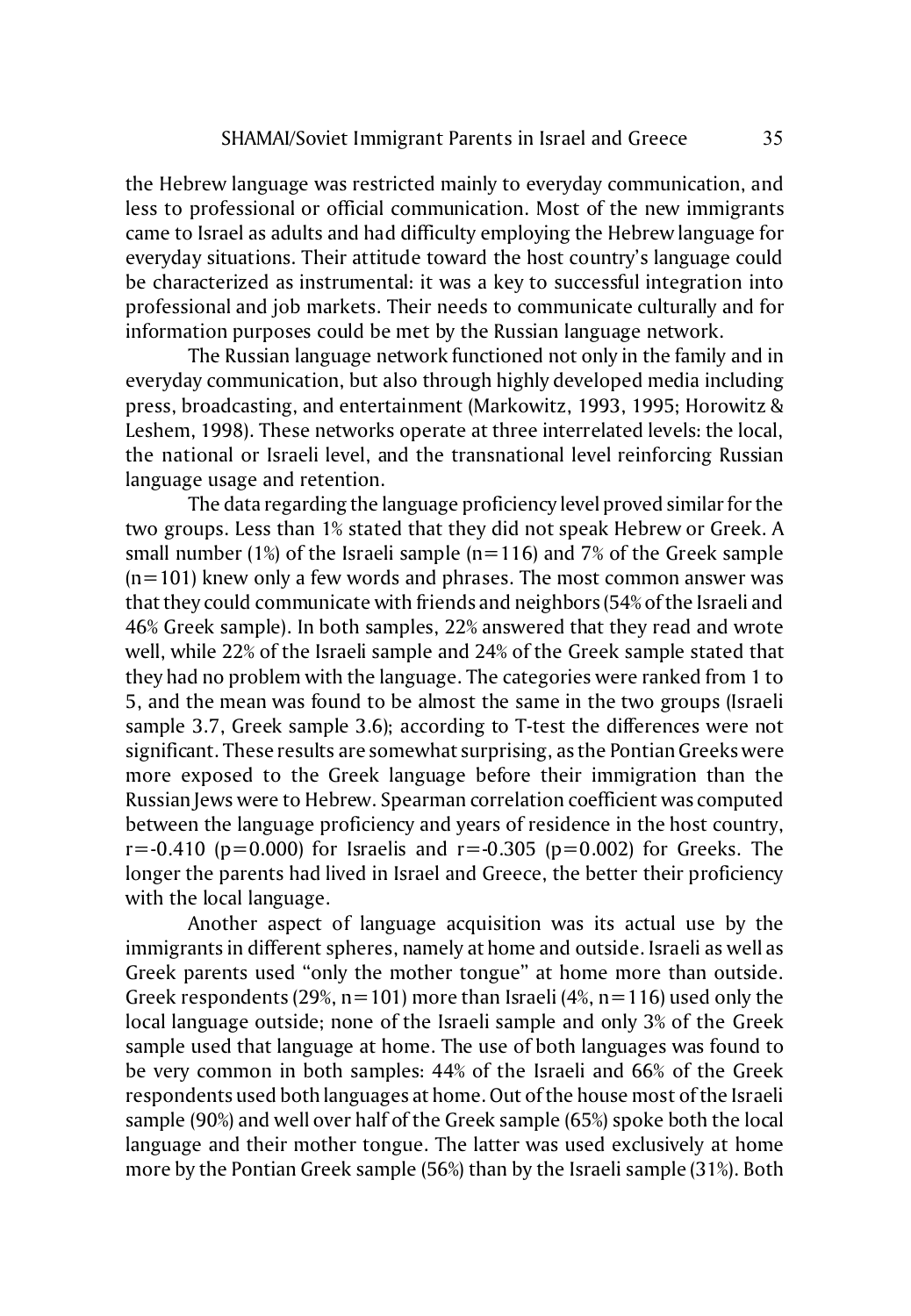groups (6% Israeli sample and 5% Greek sample) rarely spoke only their mother tongue outside the home.

The Israeli respondents retained their previous language more than the Greeks both in and outside the home. Regarding the language spoken at home, the Israeli sample used Russian as the mother tongue, while for the Greek sample both the Greek and the Russian languages were spoken. Outside the home, respondents of both groups spoke both languages, while the second largest category in the Israeli sample spoke the mother tongue and the second largest category of the Greek sample spoke the local language. One possible explanation for this difference may be the similarity of the Greek language to the Russian language, which was spoken with a Greek Pontian dialect, compared to the strong distinction between the Hebrew and Russian languages spoken by the Israeli sample. Another reason for the difference between the two samples could be the greater demands of the Greek host society on Pontian Greeks to speak only Greek if they wished to be considered Greeks

## **Preferred School Language**

Parents were asked what language they preferred their children to be taught at school. Most of the Greek parents (59%, n=101) preferred the local language (compared with 22%, n=116 of the Israeli sample), whereas most Israeli parents (78%) preferred both mother tongue and localas the schooling language (compared with 37% of the Greek sample). Only a small fraction (1% of the Israeli sample; 3% of the Greek sample) preferred Russian as the language of instruction. Again, the Greek respondents tended to make more use of the local language than the Israeli respondents, who leaned more toward retaining their previous language as the language of instruction. The difference was found statistically significant by T-test  $(T=5.254; p=0.000)$ .

Spearman correlation coefficients were computed between the preferred language at school and language proficiency, r=-0.042 for Israelis;  $r=-0.209$  for Greeks ( $p=0.036$ ). No connection was found between these two variables for the Israelis. There was a positive correlation between the Greek parents' proficiency with Greek and their preference for the use of Greek at school; the higher their proficiency the more they preferred the use of Greek in the schools. Similar results were found regarding preferred school language and number of years' residence in the host country (Israelis:  $r=0.08$ ; Greeks:  $r=-0.226$ ;  $p=0.023$ ). No connection emerged between these two variables concerning the Israelis, but the longer the Greek parents lived in Greece, they more they preferred the use of Greek at school.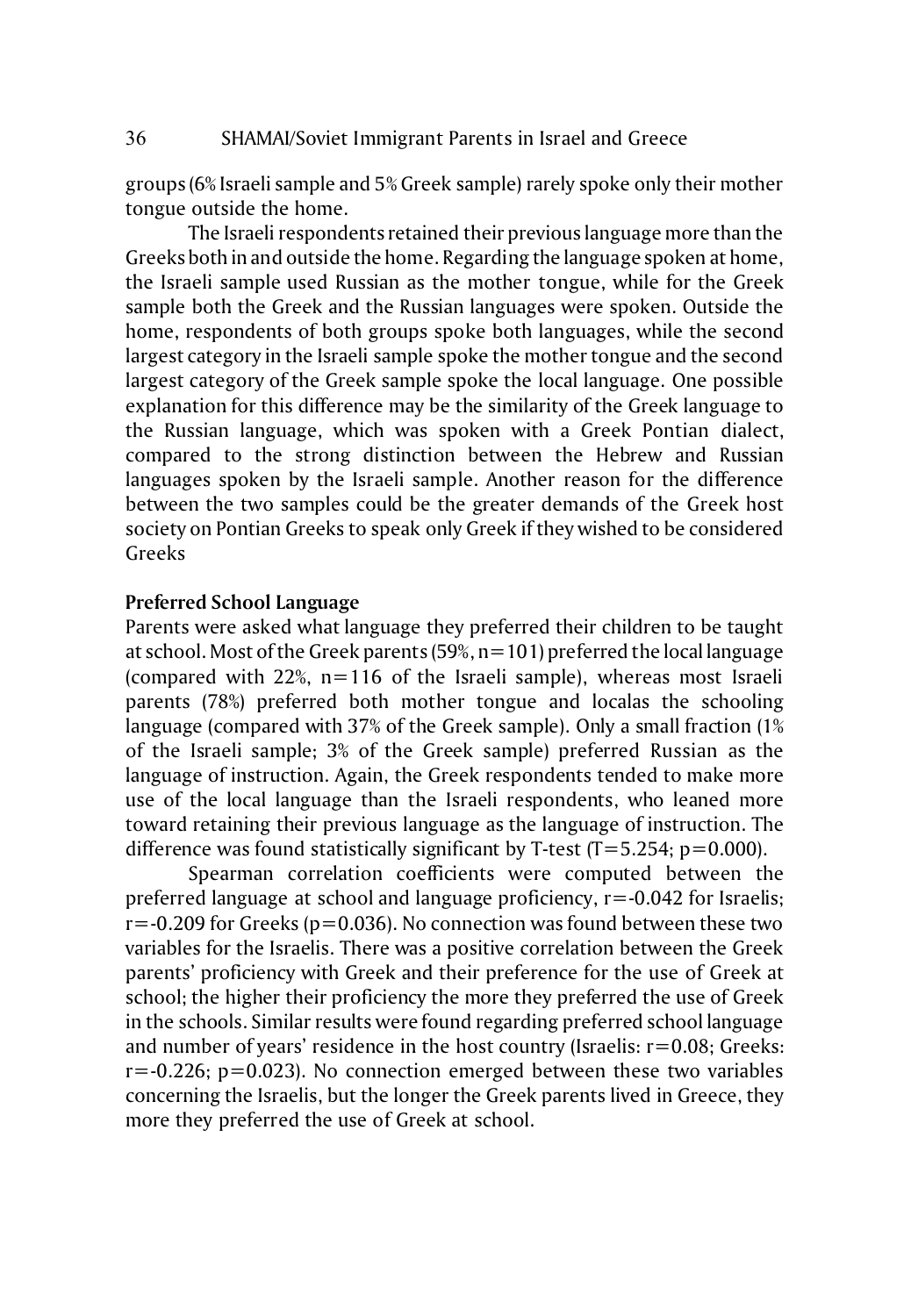#### **Immigrant Parents and Schooling**

Immigrant parents' adjustment to the Israeli and Greek school systems was probed with regard to questions concerning satisfaction with and involvement in school. Siegel (1998) called the most recent wave of immigration to Israel "Parental immigration." One of the main push-pull factors for immigration to Israel was the parents' attempt to safeguard their children's future. They attributed great importance to the children's education, which was understood as an investment in the future. Their expectations of the Israeli school system were based on two kinds of standards, those of the last school in the FSU as to discipline, fundamental knowledge, respect for teachers, physicsmathematics orientation and those of a "modern technological culture" with a universal character.

Parents were questioned about their expectations of school in terms of its instrumentality in their children's future plans. Fifty-five percent of Israeli respondents and 29% of Greek respondents were certain that schooling would help (much/very-much) their children to find good jobs in the future. Israelis (62%) more than Pontian Greeks (35%) thought that school could help in the future because "school studies provide knowledge useful for the future." The differences with respect to both questions were statistically significant (Ttest: p=0.000). Thus the Israeli parents expected to use the school in a more instrumental manner to improve their children's chances in the future.

Only 6% of Israeli respondents were convinced that their children had more opportunities for their future life in the FSU, as opposed to 49% of the Greek parents. This reflected the more optimistic view of the host country held by Israeli parents.

# **Satisfaction with School**

The parents were asked about their satisfaction as well as their dissatisfaction with various aspects of the school environment in the host country as compared with previous conditions in the FSU. The question was open and the parents could give more than one answer using a multi-response procedure. Some parents answered more than one answer, thus, the number of answers are not equal to the number of parents. The categories selected are not exclusive, and parents could select more than one category together. The data presented in Table 1 and Table 2 are derived from a number of answers involving different aspects of the school atmosphere as opposed to any physical conditions present in the school.

Pontian Greek parents manifested more satisfaction than Israeli parents about almost all aspects of present as well as past schooling of their children. Only 21% of the Israelis gave one or more reasons for satisfaction with the new school, while the majority (66%) of the Greeks did so. The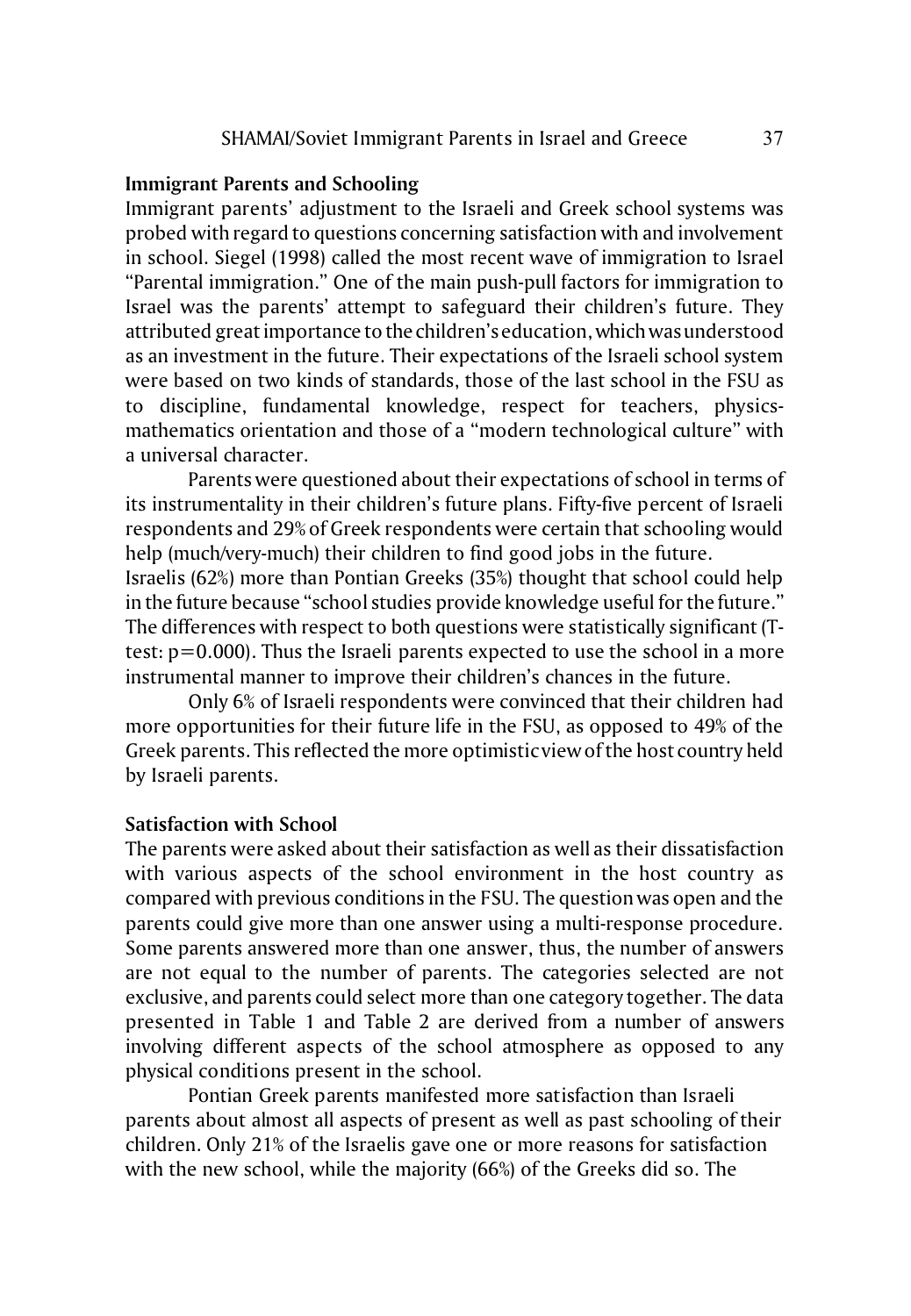most frequent reason for Israelis' dissatisfaction with the new school was the level of academic achievement. Regarding the new school, most Israeli parents were satisfied with the extra-curricular activities.

| School environment                     | Israeli parents |                          | Greek parents |          |
|----------------------------------------|-----------------|--------------------------|---------------|----------|
|                                        | <b>New</b>      | Previous                 | <b>New</b>    | Previous |
| Aspects                                | school          | school                   | school        | school   |
| Classes / education                    | 19%             | 40%                      | 65%           | 43%      |
| Teachers/teaching                      | 7%              | 6%                       | 8%            | 14%      |
| Excursions/extra-curriculum activities | 48%             | 19%                      | 13%           | 11%      |
| School climate                         | 26%             | 26%                      | 10%           | 22%      |
| School function                        | -               | 9%                       | 3%            | 8%       |
| Everything                             | -               | $\overline{\phantom{a}}$ | $1\%$         | 2%       |
| Total responses – Count                | 27              | 47                       | 154           | 184      |
| N valid cases                          | 24              | 36                       | 67            | 78       |

#### **Table 1. Parents' satisfaction with school dynamics**

| School environment      | Israeli parents |                          | Greek parents |                          |
|-------------------------|-----------------|--------------------------|---------------|--------------------------|
|                         | <b>New</b>      | Previous                 | <b>New</b>    | Previous                 |
| <b>Aspects</b>          | school          | school                   | school        | school                   |
| Classes / education     | 33%             | 17%                      | 38%           | 48%                      |
| Teachers/teaching       | -               | $\overline{\phantom{a}}$ | 15%           | 11%                      |
| Excursions/activities   | 53%             | 63%                      | 7%            | 2%                       |
| School climate          | 13%             | 17%                      | 28%           | 34%                      |
| School function         | $1\%$           | 2%                       | 12%           | 5%                       |
| Everything              | -               | ٠                        |               | $\overline{\phantom{a}}$ |
| Total responses - Count | 67              | 60                       | 68            | 44                       |
| N valid cases           | 55              | 54                       | 40            | 30                       |

## **Table 2. Parents' dissatisfaction with school**

Israeli parents expressed more criticism than Greek parents about the present school as well as the previous one. Close to half of the Israeli parents mentioned at least one aspect of dissatisfaction with the new and the previous school. The number of Greek parents who criticized the new and the previous schools was smaller than the number of Israelis and lower than the number of parents who were satisfied with the school. In contrast to the Greek parents, the Israelis tended to be more critical than satisfied. This held for the new and the old schools. To probe the difference between the two sets of answers, satisfied vs. dissatisfied, a ratio was constructed: the ratio of actual number of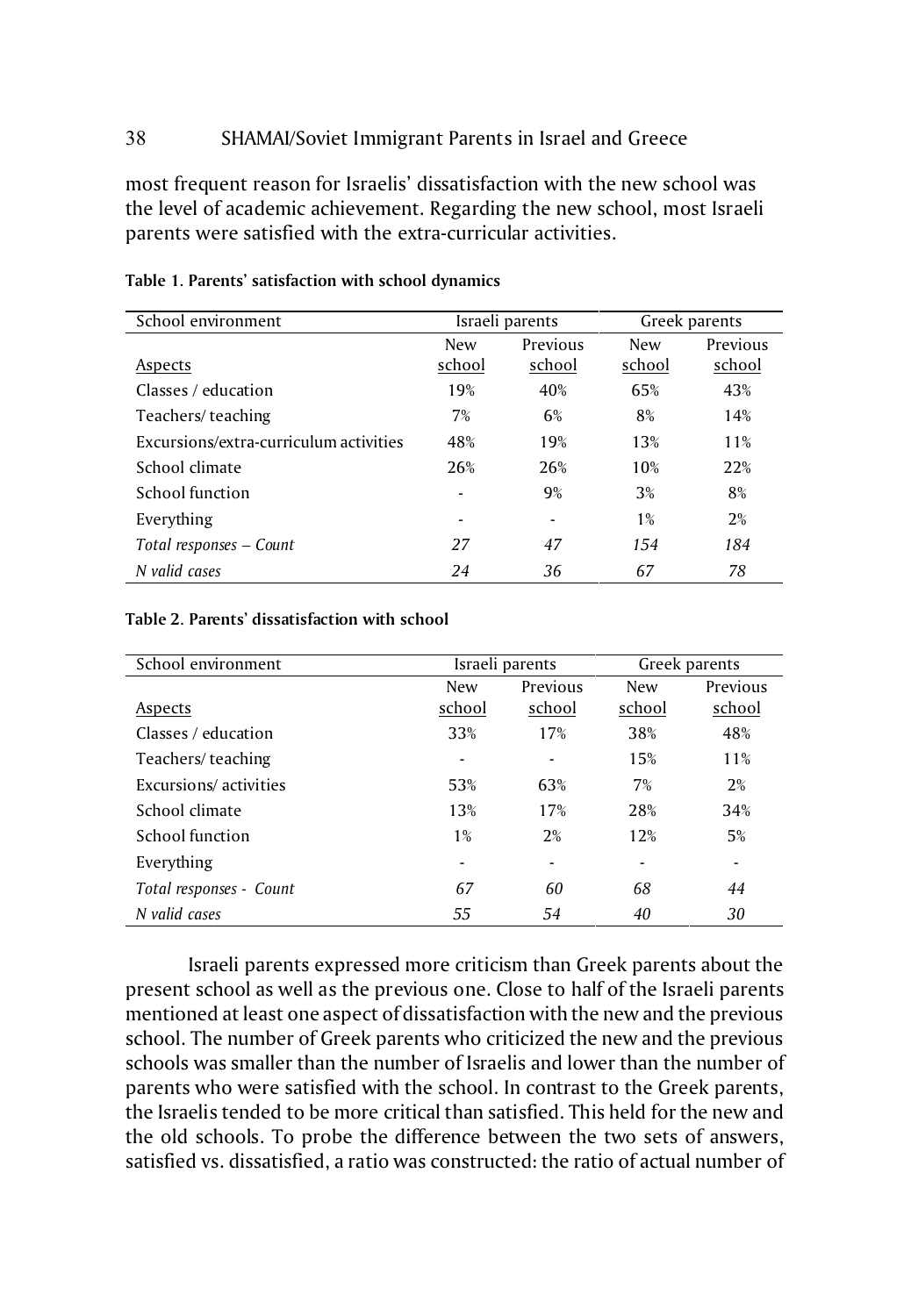satisfied parents who answered ("valid cases") divided by the number of dissatisfied parents who answered. The higher the ratio, the more satisfied the parents were, and the lower the ratio, the more dissatisfied the parents were. The index for the Greek parents was 2.6 (78/30) regarding the previous school and 1.67 regarding the new school. The Israeli parents' ratios were 0.6 and 0.44 respectively. This ratio manifests the differences between the two groups, demonstrating that the Pontian Greeks were much more satisfied with the school. The connection between the number of years of education and the criticism against school and levels of satisfaction/dissatisfaction was not found using Pearson correlations.

# **Parents' Involvement in Children's Studies**

An important dimension of parenting style and school-parent relations was the amount and kinds of help with homework that parents' provided to their children. In the previous school, the Greek parents  $(n=99)$  helped their children in preparing homework significantly more than the Israeli parents (87% and 72% respectively; T-test = -2.73;  $p=0.002$ ). The trend was contrary in the new school (56% of the Greek sample; 77% of the Israeli sample; Ttest=3.28,  $p=0.001$ ).

## **Parents' Visits to School**

Parents' involvement in their children's schooling also included visits to the school to find out about their children's performance and behavior, as well as to inform the teachers of their children's difficulties. Table 3 sets out data on the frequency of school visits.

| <b>Visits</b>        | New school |        | Previous school |        |
|----------------------|------------|--------|-----------------|--------|
| Frequency            | Israel     | Greece | Israel          | Greece |
| Never                | $1\%$      | 30%    | $1\%$           | 13%    |
| Only on parents' day | 57%        | 43%    | 47%             | 41%    |
| 3 - 6 times a year   | 14%        | 7%     | $1\%$           | 6%     |
| Every month          | 22%        | 18%    | 25%             | 34%    |
| Almost every week    | 6%         | $1\%$  | 26%             | 6%     |
| Mean                 | 2.8        | 2.2    | 3.3             | 2.8    |
| <b>Total Count</b>   | 102        | 116    | 116             | 99     |

**Table 3. Parents' visits to school**

Both groups visited the new school less than they had visited the previous school. Israeli parents visited the previous and the new school more often than the Greeks. Ninety-nine percent of the Israelis visited the new school at least on parents' day, compared with a significant group of Greeks who never visited the new school.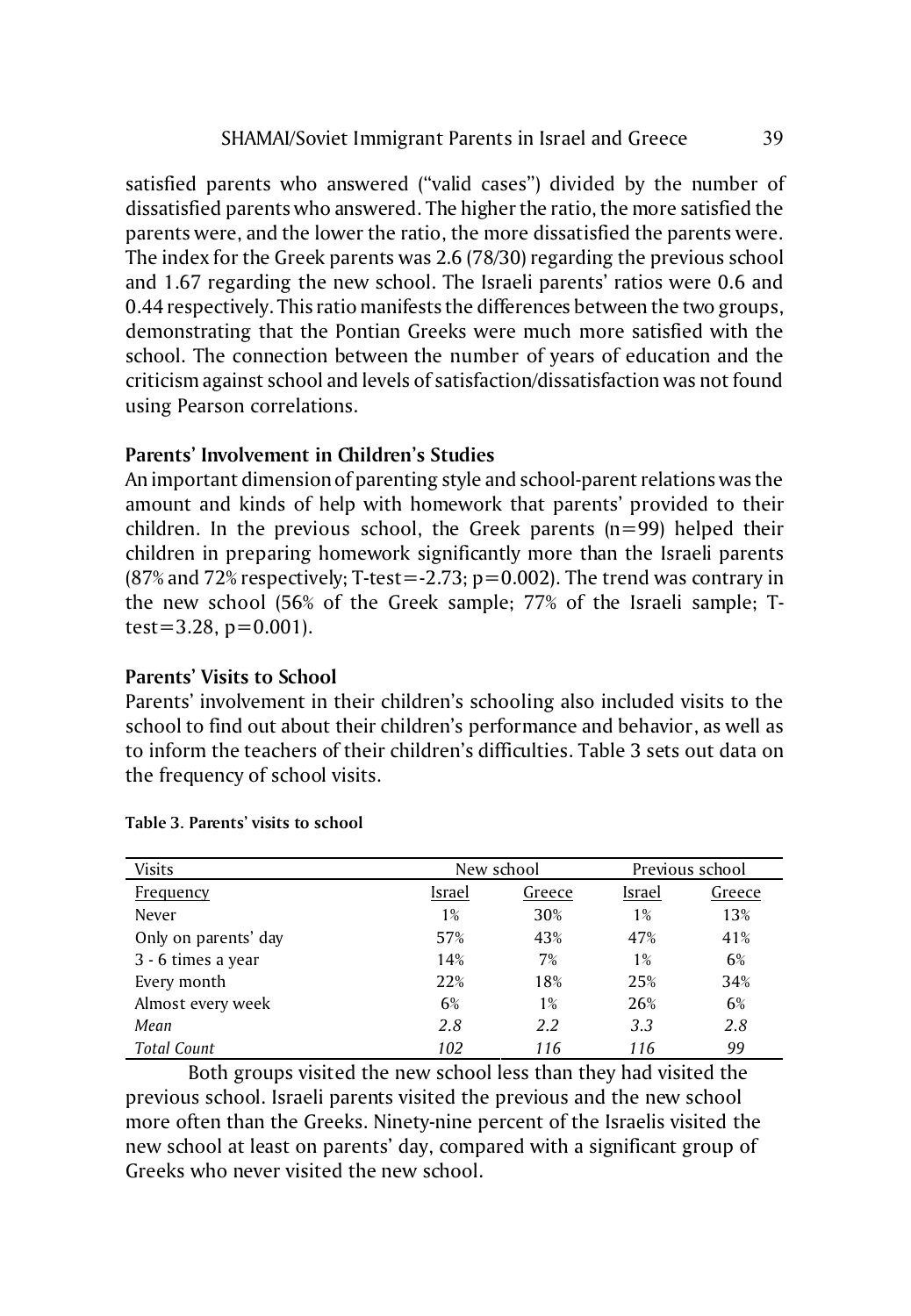#### **DISCUSSION**

Pontian Greeks and Russian Jews emigrated from the FSU at the same time. Their background evinced both similar and different features. The data presented in this study indicate differences between the groups, but also within them. Each group was composed of subgroups with a different focal point. Among both Israelis and Greeks at least two subgroups existed, characterized by specific narratives. We termed these the primary and the secondary narrative-profiles.

To construct these narrative-profiles the following eight variables were considered: Language use at home; Language use out of the home; Preference for language of instruction in school in the local education system; Parents' satisfaction with school; Parents' help with children's homework; Parents' visits to school; Parents' expectations of school studies for finding a better job in the future; Parents' views about usefulness of school knowledge for future life in general. Two narrative-profiles of parents were traced in both samples. The primary profile was developed on the basis of the highest frequency in each of these categories. The secondary profile was developed on the basis of the second highest frequency and contained at least 20% of the parents' answers regarding each category.

In the Greek sample, 62.7% of the parents matched at least five of the eight possible variables with 42.5% matching at least six and 16.2% matching at least seven variables. With regard to the Israeli sample, 86.1% of parents matched at least five out of the eight possible variables with 62.6% matching at least six and 30.4% matching at least seven of the variables. Thus, the Israeli parents constituted a more homogeneous group than the Greek parents, as they better matched a similar profile.

Pontian Greeks who constituted the primary profile spoke both languages (Greek and mother tongue) at home and outside the home. They preferred their children to study in Greek in the local education system. They held positive non-critical views of the education system. They were involved in their children's education but less than they had been in the FSU regarding help with homework and school visits. This group had low expectations of the school for future job training. They did not think highly of the usefulness of knowledge gained at school.

Pontian Greeks constituting the secondary profile spoke the mother tongue at home and mainly Greek outside. They preferred their children to study in both the Greek and Russian languages in the local education system as opposed to Greek only instruction. They did not hold positive views of the education system and were critical of a variety of its aspects. They were not involved in their children's schooling regarding help with homework, and they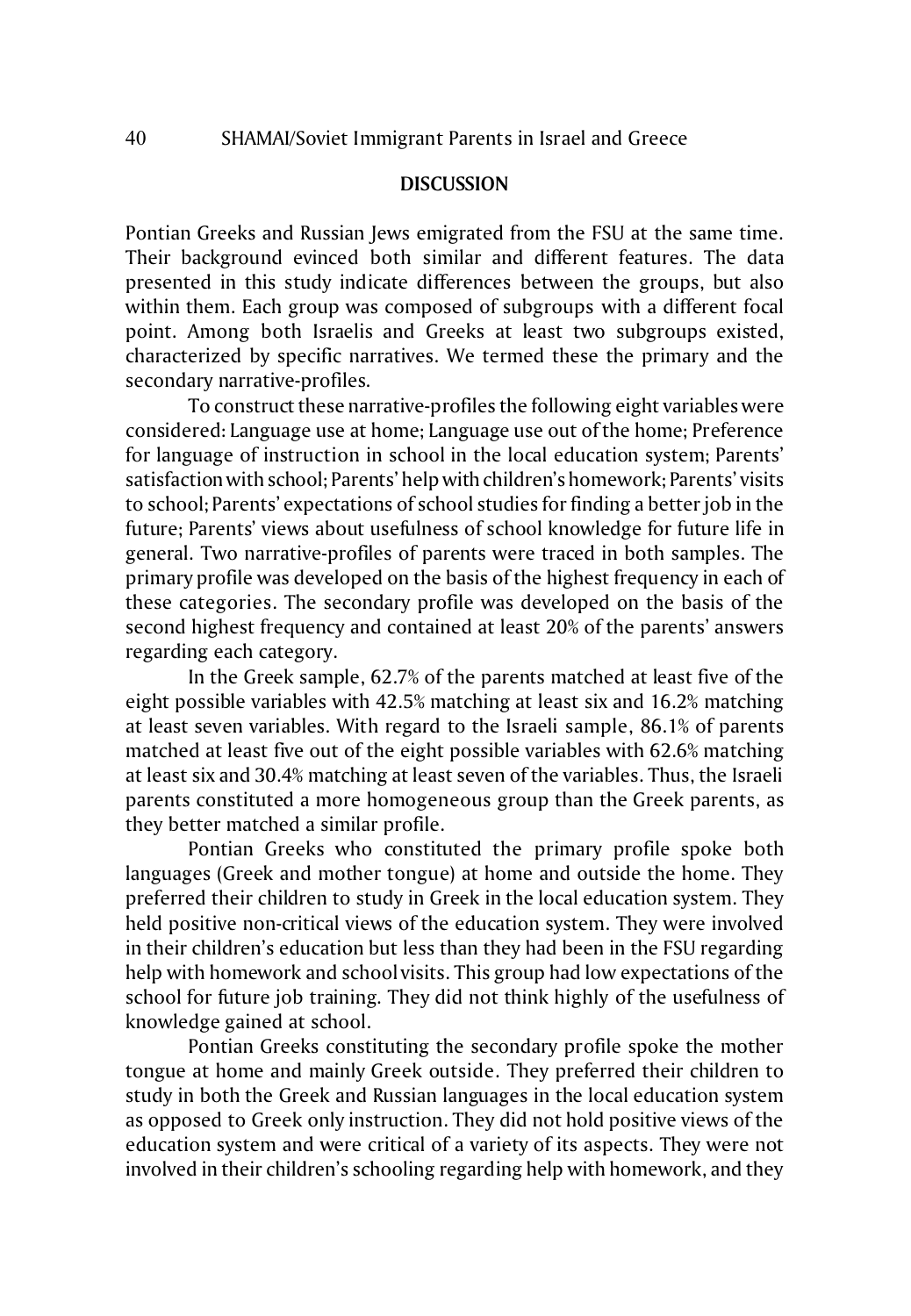never visited the new school. This group of Pontian Greek parents had many expectations of the school for future job training, and thought highly of the usefulness of school education.

| Components                                                         | Primary profile                                | Secondary profile                                 |  |
|--------------------------------------------------------------------|------------------------------------------------|---------------------------------------------------|--|
| Language use at home                                               | Greek and mother<br>tongue                     | Mother tongue                                     |  |
| Language use outside                                               | Greek and mother<br>tongue                     | Greek                                             |  |
| Language of instruction in school<br>in the local education system | Greek                                          | <b>Both</b>                                       |  |
| Parents' satisfaction with school                                  | Positive                                       | Critical                                          |  |
| Parents' help with children's<br>homework                          | Less than in previous<br>school                | Less than in previous<br>school                   |  |
| Parents' visits to school                                          | Less than in previous<br>school                | Never                                             |  |
| Parents' expectations of school                                    | Low                                            | High                                              |  |
| Parents' views about school<br>studies                             | Low                                            | High                                              |  |
| <b>Israeli Parent Profiles</b>                                     |                                                |                                                   |  |
| <b>Components</b>                                                  | Primary profile                                | Secondary profile                                 |  |
| Language use at home                                               | Mother tongue                                  | Hebrew and mother<br>tongue                       |  |
| Language use outside                                               | Hebrew and mother<br>tongue                    | Hebrew and mother<br>tongue                       |  |
| Language of instruction in school<br>in the local education system | Hebrew and mother<br>tongue                    | Hebrew                                            |  |
| Parents' satisfaction with school                                  | Critical                                       | Positive                                          |  |
| Parents' help with children's<br>homework                          | More than in previous<br>school                | Less than in previous<br>school                   |  |
| Parents' visits to school                                          | Less than in previous<br>school, but regularly | Less than in previous<br>school, but occasionally |  |
| Parents' expectations of school                                    | High                                           | Low                                               |  |
| Parents' views about school studies                                | High                                           | Low                                               |  |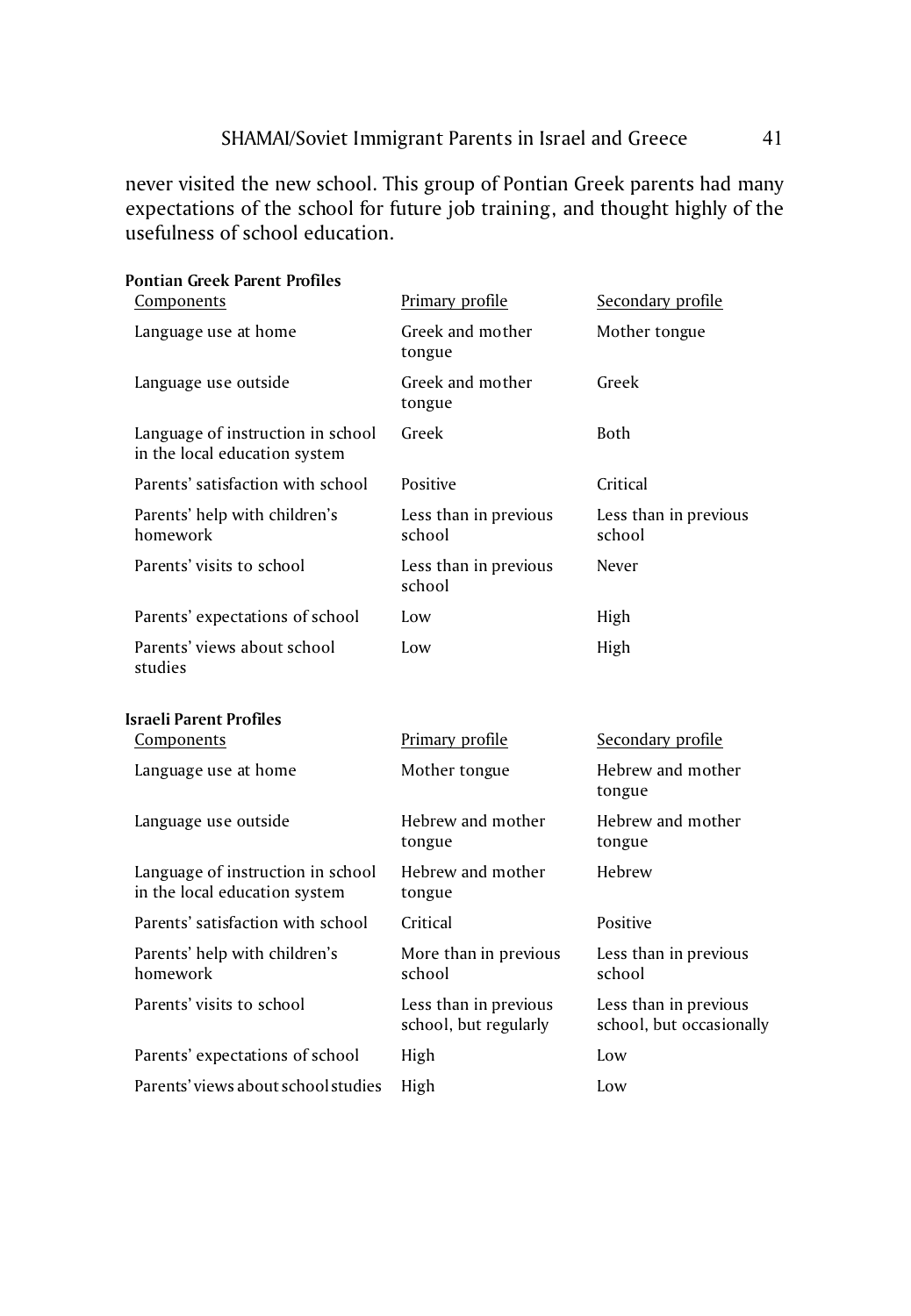Soviet Jews who constituted the primary profile spoke their mother tongue at home and both their mother tongue and Hebrew outside the home. They preferred their children to study in both languages in the local education system. They were not satisfied with the education system and were critical of a variety of its aspects. They helped their children a great deal with their homework, even more than previously in the FSU. They visited the school at least occasionally or even regularly. This group of parents expected the school to be instrumental in future job training, and thought highly of the usefulness of school education. Soviet Jews forming the secondary profile spoke their mother tongue and Hebrew at home and outside the home. They preferred their children to study in Hebrew in the local education system. They were fairly satisfied with the Israeli education system, mainly with school trips and extra-curricular activities, and did not criticize it. They rarely helped their children with their homework, as they had done previously in the FSU. They visited the school only occasionally, but they did not fail to make these visits. This group of parents did not expect school to be instrumental in future job training and did not think highly of the usefulness of school education. Thus in the Israeli and Greek cases, the primary and secondary profiles were representative of most of the parents, although other profiles of smaller groups were to be found. The profiles were based on generalizations, thus a specific parent could hold views of both primary and secondary subgroups regarding different issues. Moreover, a specific profile could have characteristics of different typologies of parenting style and minority status.

#### **CONCLUSIONS**

Parents' profiles in the Israeli and the Greek sample were compared with minority types (Ogbu) and parenting styles (Roer-Strier). The Pontian Greeks' primary profile can be classified mainly as Immigrant minority type and a Cuckoo style of parenting. As representatives of an immigrant minority, they preferred the local language, Greek, as the language of instruction at school. They also had low expectations of school, yet, they were non-critical of the new education system. Their acquiescence in this regard conveys a tacit acceptance of the cultural supremacy of the dominant group. Along the continuum between the Chameleon and the Cuckoo parenting style, Greek parents of the primary profile were closer to the latter. However, they were involved in their children's schooling, a feature characteristic of the Chameleon type.

The secondary profile of the Pontian Greek parents tended more toward the Autonomous than the Immigrant Minority type, and more towards the Chameleon than the Cuckoo parenting style. They preferred their children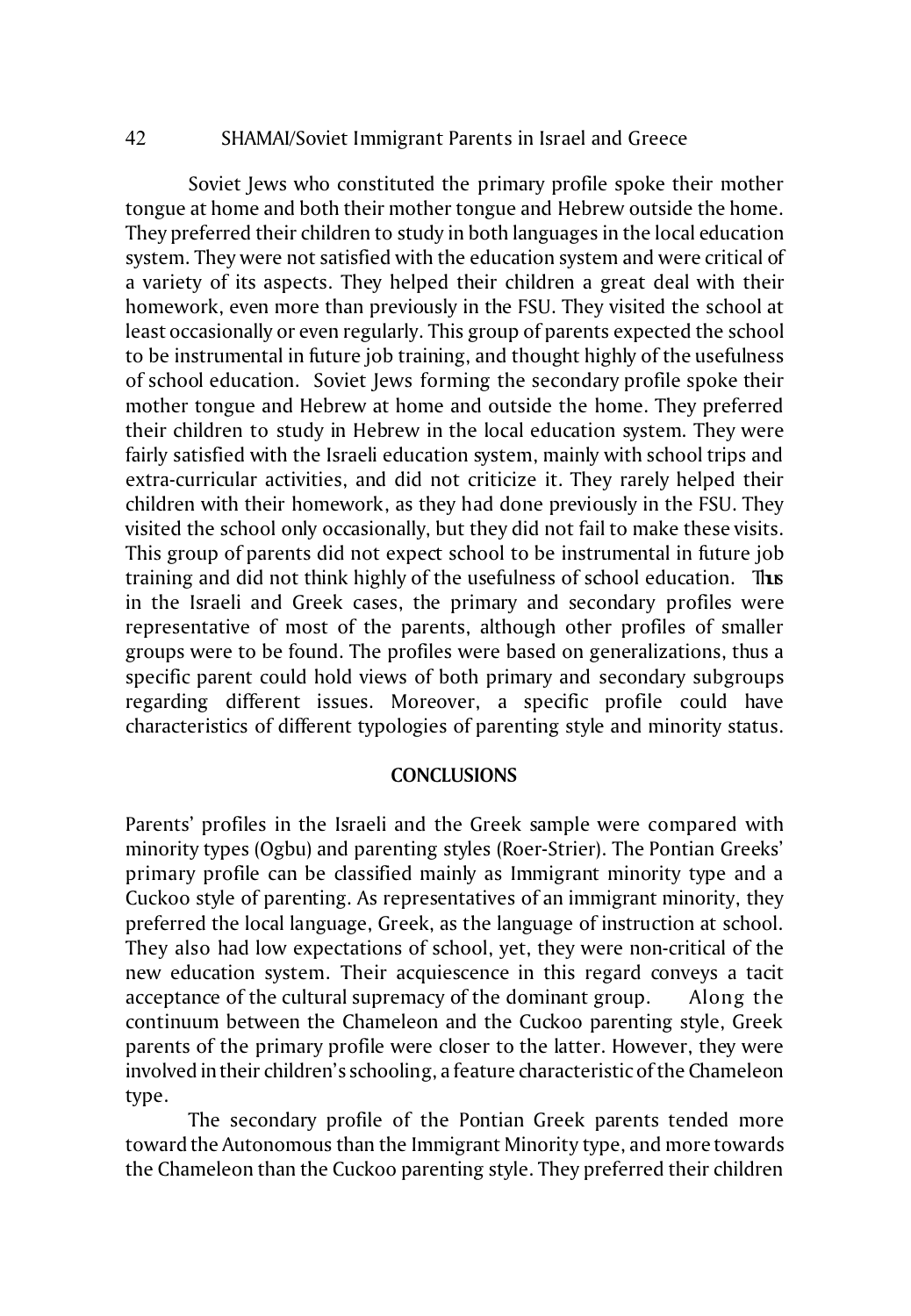to study at school in Greek, but they also spoke their mother tongue; they were both critical of school and had high expectations of it. They spoke their mother tongue at home, and Greek outside the home, as is typical of the Chameleon parenting style and also of Autonomous minorities. However, they were not involved in their children's education, a position more typical of the Immigrant type and Cuckoo style. TheSoviet Jews' primary profile was quite distinctly the Autonomous Minority type, which is congruent with the Chameleon parenting style. Their language use was Russian at home and Hebrew and Russian outside the home. They were critical of their children's new school and were closely involved in their children's homework. They visited the school regularly and had high expectations of school. The Russian Jews' secondary profile matched the Immigrant Minority type and the Cuckoo parenting style. They spoke Hebrew and Russian at home and outside the home. They preferred Hebrew as the school's language of instruction. They were satisfied with the local education system and were not involved in their children's education. Their low expectations of school can be regarded as matching an Immigrant Minority type, but not a Cuckoo parenting style.

Some respondents in both groups of parents did not belong to either of the two profiles, and were closer on the continuum to the Kangaroo style of parenting. These parents preferred Russian as the school language, were highly involved in their children's studies, helped them a lot, and visited the school almost every week. On the Autonomous–Immigrant Minority continuum, they appeared at the "far" extreme of the Autonomous Minority.

The two Israeli profiles matched the two models of minority typology and of parenting styles better than the two Greek profiles. This difference also highlights the difference between the Greek and the Israeli sample. The two different profiles of each group point to the complexity of the situation. Jewish immigrants in Israel demonstrate a diverse range of acculturation styles (Ilatov and Shamai, 1999). Members of the receiving society demonstrate a range of attitudes towards them (Shamai and Ilatov, 1998). Both groups utilize different strategies to cope. The Immigrant Minority type has similar features to the Cuckoo parenting style, while the Autonomous Minority type has similar features to the Chameleon and Kangaroo parenting styles. Although the samples differ, particularly in that the Israeli sample resided in a small peripheral town, while the Greek sample resided in a large urban center, the findings of difference between the samples cannot be attributed to localized demographic differences between the samples. The Israeli sample from the small town while emigrating from large urban centers in the FSU, manifested a powerful and pronounceable profile, which is congruent with the national situation of the Soviet immigrants in Israel (Shamai and Ilatov, 1998). The Pontian sample was characterized by the national framework of maintaining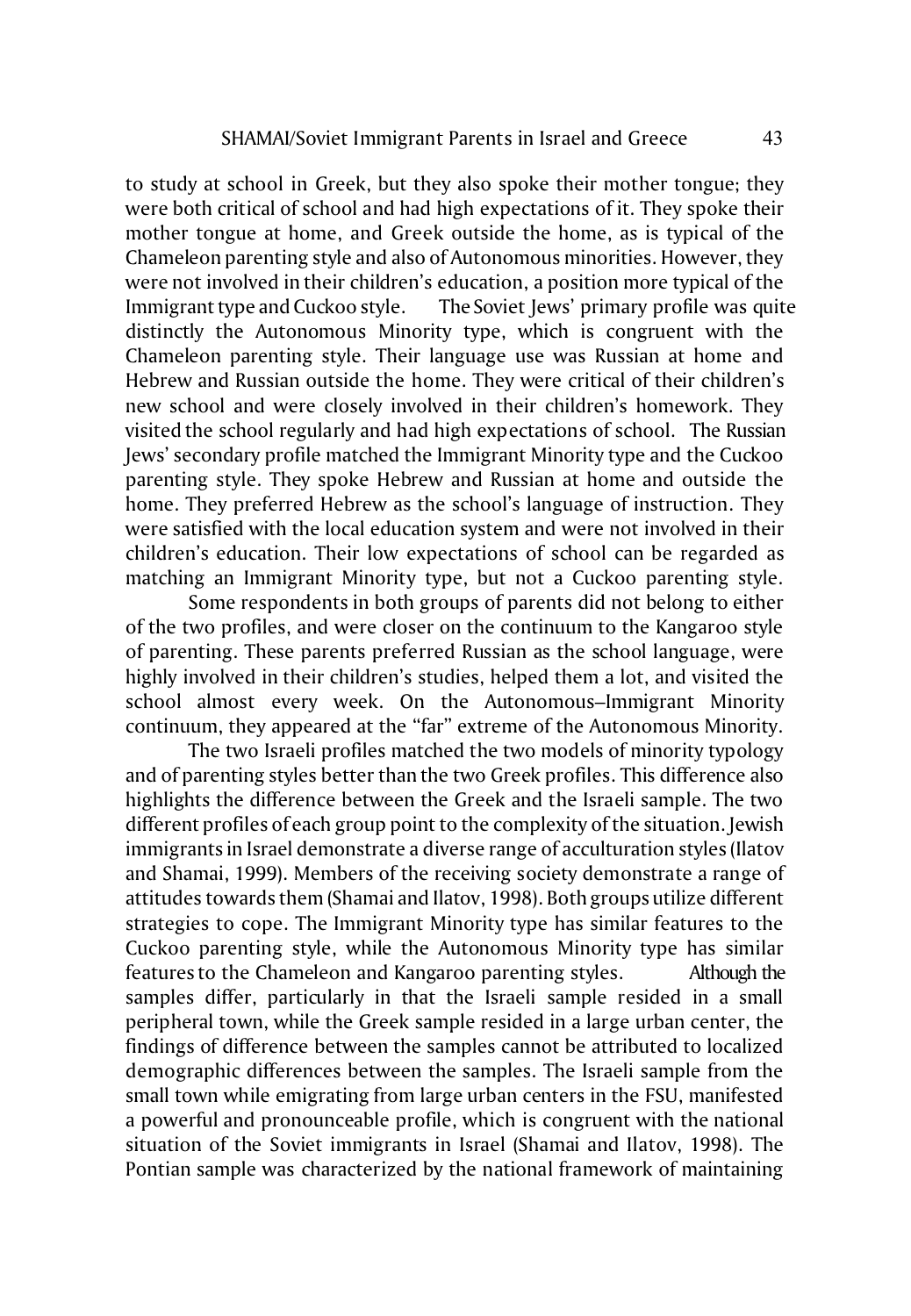connections within this ethnic minority in Greece (Kassimati, 1992). The Israeli sample retained its national and transnational diaspora networks as well. Soviet Jews saw themselves as part of a global Russian culture, which they tried to preserve in Israel. The Jewish community in the FSU was more resourceful and numerous than the Pontian community in the Caucasus and Kazakhstan. Thus, transnational migration for the Jews was more important than it was for the Pontians. This can also partly explain the difference between the groups. The differences between the two profiles can be attributed to the differences regarding the situation and views of each group before and after immigration. Most of the differences can be attributed to the differences that existed before immigration. The parenting style model for the two groups differs with regard to strategies of behavior. Most of the Israeli-Soviet sample belonged to the Chameleon style, and the implication for them and for Israeli society is that they are part of the change in Israeli society, which now is more pluralistic than ever before. They influence the way Israeli society treats its minorities. Israeli society allows ethnic groups more space than before, due to a cultural negotiation process initiated by the immigrants. This occurred during the 1990s, when Israeli society was ready to accept the new non-assimilatory reality. Another implication is that this style of parenting also means adopting a more critical view of Israeli society, namely opting out of the educational system and starting a Russian-style educational system. This is a recent development in Israel. The significance for the Pontian Greeks is the acceptance of the current assimilatory context in the host country and the lack of interest or ability to change it. For the most part, the Pontian Greeks have adopted a Cuckoo style of parenting; thus they have no separate educational, social, or political aspirations as a group. This situation accords with the largely assimilatory approach of Greek society and does not create a conflict with it.

These differences can be also analyzed by means of the Ogbu classification. The classification of Israeli immigrants as "autonomous minorities" and the Greek immigrants as "immigrant minorities" supports the implications discussed above. The FSU Israeli immigrants try to establish their own educational system, not as alternative day schools but as a supplementary education system founded on their own ideology. They accept the mainstream ideology of Israeli society, but they are powerful enough to sustain their cultural frame of reference, which encourages and features success. The Greek sample lacks political power and may accept prejudice and discrimination as the price of achieving their ultimate objectives, which are, in any case, to become part of the Greek society.

The Pontians and the Jews manifest two opposing strategies. The former lived in a non-assimilatory situation in FSU society, and after their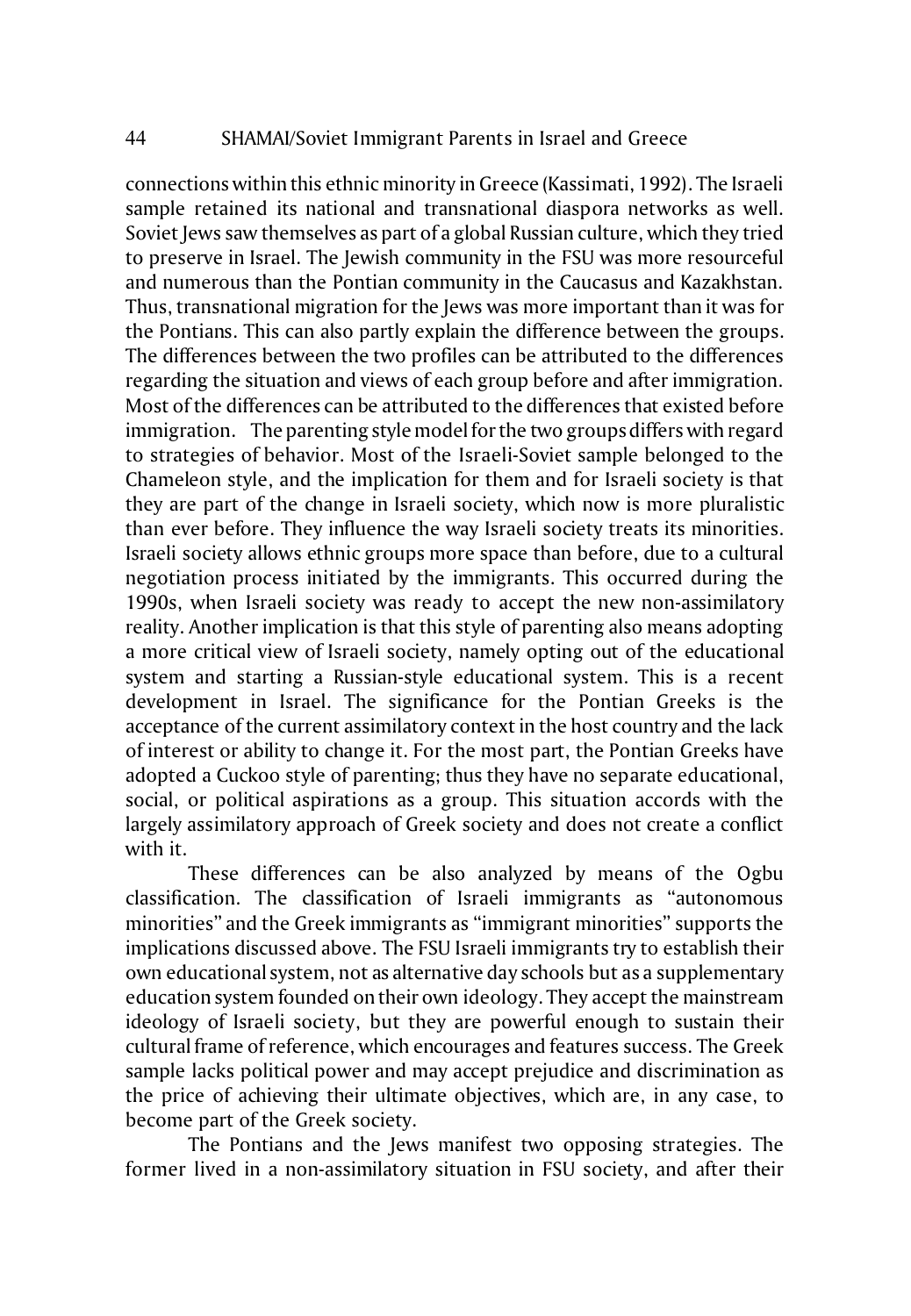immigration they assimilated into Greek society. Conversely, the Jews, who assimilated in the FSU, do not assimilate in Israel. Their previous experience seems to influence their current strategies of integration into the receiving society. However, this is only one of the effects causing the diversity in the parents' profiles. Other aspects noted, such as different socio-economic backgrounds and the different expectations of school, also affect immigrant parents' profiles. These variables, previous ethnic relations, socio-economic status, and school expectations, have a combined effect, and it is impossible to separate them.

Differences between Israeli and Pontian parents' profiles exhibit three forms of diversity in multi-cultural society, in Parekh's (2000) terms. The Pontian Greeks can be described in two ways. Most of them seem not to be interested in playing the "pluralist game." They prefer to downplay the difference between them and Greek host society. However, some Pontians show certain aspects of "sub-culture diversity," namely that evinced in a society with many groups that have different beliefs and life-styles that share their society's dominant system of meanings and values (Parekh, 2000, p.3).

The Israeli sample participates far more in the "pluralistic game." Their diversity and uniqueness seem to be a lever for advancement and their acculturation to Israeli society includes the three forms of diversity Parekh has posited for a modern society and multicultural society, "sub-culture diversity," "perspective diversity," and "communal diversity."

Similar studies on acculturation aspects of immigrant parents who immigrated from a similar place and at the same time to two different countries are rare. These specific results are not one-dimensional, but point to the complexity of the findings. Many questions still need to be explored in further research.

#### **REFERENCES**

- Agtzidis, V. (1995). *Pontian Greeks. From genocide and Stalinism to perestroika* (3rd edition). Thessaloniki: Kyriakides Bros (Greek).
	- \_\_\_\_\_ (1991). The persecution of Pontic Greeks in the Soviet Union.

*Journal of Refugee Studies*, 4 (4), 372-381.

Bada-Tsomokou, K. (1997). Greeks from the former Soviet Union in Greece: Exclusion, integration, and the dilemma of identity. In D. Sotiriou (ed.), *Forms of social exclusion and its mechanisms* (pp. 101-118). Athens: Ideokinisi, (Greek).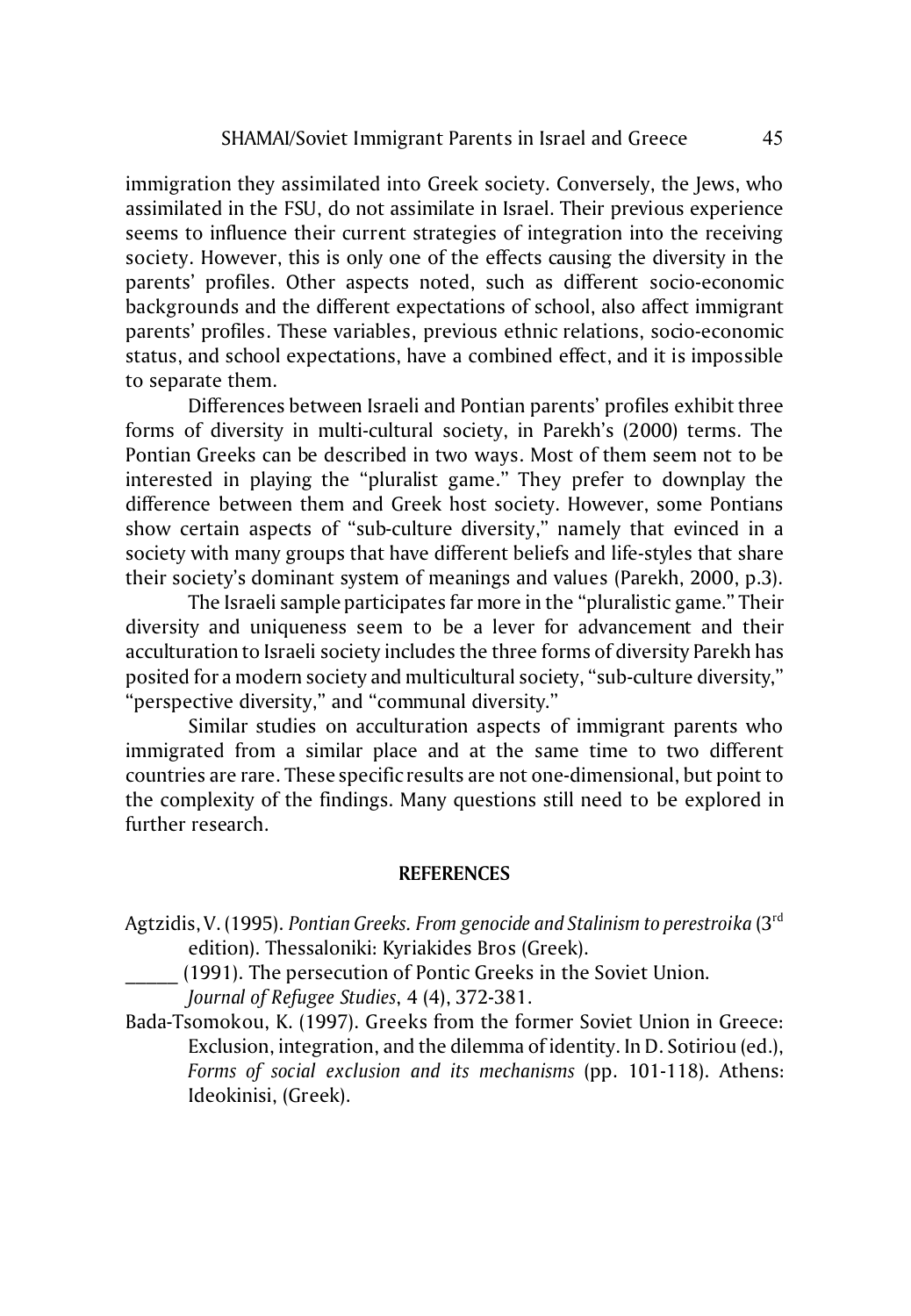- Bar-Yosef, R. (1981). Desocialization and resocialization: The adjustment process of immigrants. In E. Krausz (Ed.), *Studies of Israeli society (1): Migration, ethnicity and community* (pp. 19-37). New Brunswick, NJ: Transaction Books.
- Barankin, T., Konstantareas, M., & F. de Bosset (1989). Adaptation of recent Soviet Jewish immigrants and their children to Toronto. *Canadian Journal of Psychiatry*, 34,512-518.
- Ben-Rafael, E. (1996). Multiculturalism in sociological perspective. In R. Baubock, H. Heller, & A. Zolberg (Eds.), *The challenge of diversity* (pp. 133-154) . Aldershot, England: European Centre.
- Ben-Rafael, E., Olshtain, E., & Giets, I. (1994). *Aspects of identity and language acquisition among immigrants from the Commonwealth of Independent States*. Jerusalem: Hebrew University (Hebrew).
- Bronfenbrenner, U. (1979). *The ecology of human development*. Cambridge, Mass.: Harvard University Press.
- Central Bureau of Statistics (2001). *Statistical abstract of Israel (52)*. Jerusalem. \_\_\_\_\_ (1998). *Statistical abstract of Israel (49)*. Jerusalem.
- \_\_\_\_\_ (1997). *Statistical abstract of Israel (48)*. Jerusalem.
- \_\_\_\_\_ (1996). *Statistical abstract of Israel (47)* Jerusalem.
- Damanakis, M. (1997). *Educating repatriated and foreign students in Greece. An intercultural approach*. Athens: Gutenberg (Greek).
- Dubnov, S. (1975). *History of the Jews in Poland in Russia*. New York: Ktav.
- Eisikovits, R. (1995). "I'll tell you what school should do for us": How immigrant youth from the former U.S.S.R. view their high school experience in Israel. *Youth and Society*, 27 (2), 1995, 230-255.
- Eisikovits, R., & Beck, R. (1990). Models governing the education of new immigrant children in Israel. *Comparative Education Review*, 34 (2), 177- 195.
- Faist, T. (2000). Transnationalization in international migration: Implications for the study of citizenship and culture. *Ethnic and Racial Studies*, 23, 2, 189-222.
- Fotiades, K. (1997). Greeks and the Greek education in the former Soviet Union. In: M. Damanakis (Ed.), *Educating repatriated and foreign students in Greece. An intercultural approach* (pp. 127-141). Athens: Gutenberg (Greek).
	- \_\_\_\_\_ (Ed.) (1995). *The Greeks in the Former Soviet Union* (history-education). Thessaloniki: Kyriakides Bros.
- Georgas, D., & Papastylianou, A. (1993). *Acculturation of Pontian Greeks and Albanian Greeks in Greece: Psychological processes of adaptation*. Athens: General Secretariat of Emigrant Greeks (Greek).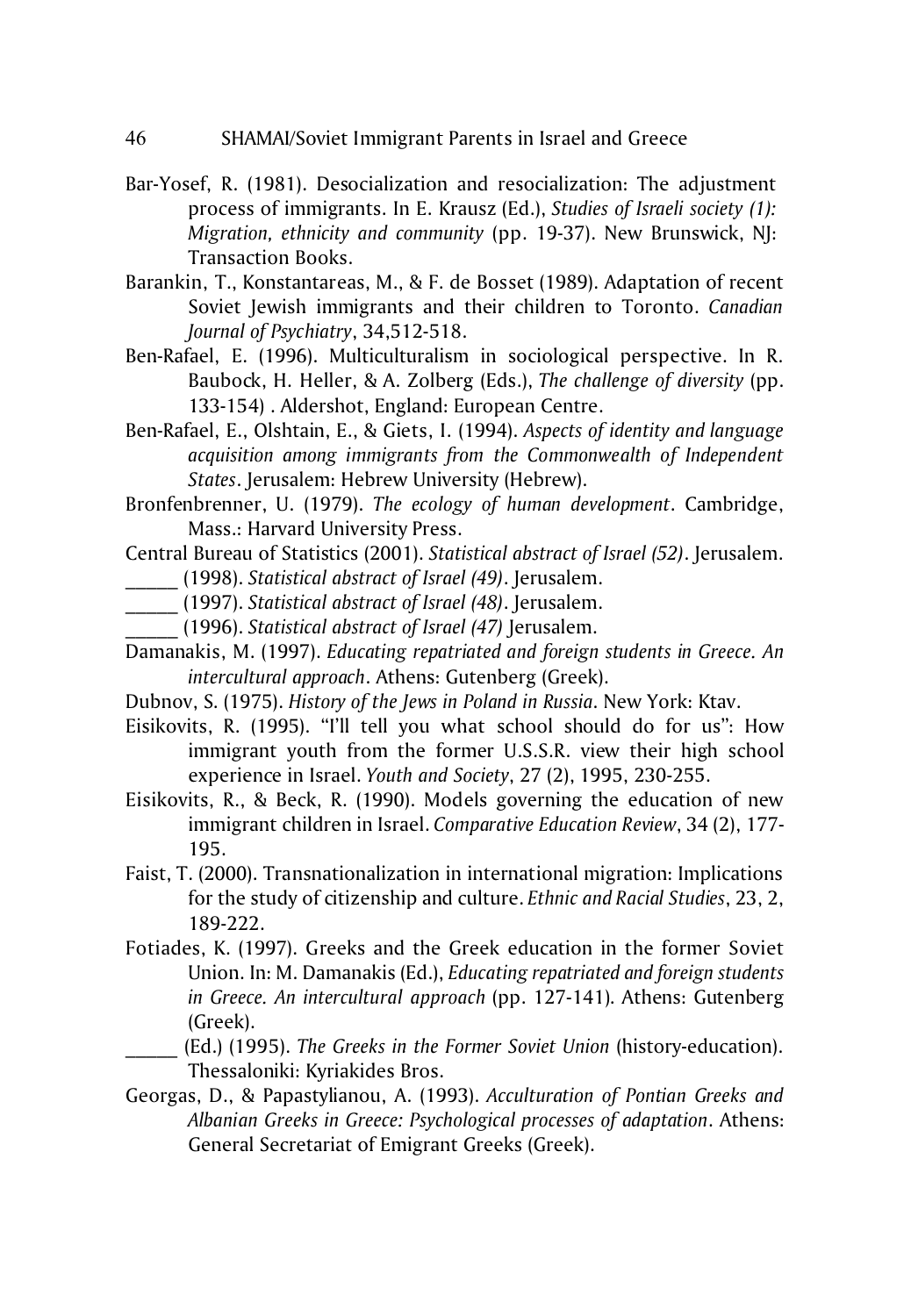- Gitelman, Z. (1972). *Assimilation, acculturation, and national consciousness among Soviet Jews*. Ann Arbor: University of Michigan.
- Gonen, A. (1998). Settlement of the immigrants: Geographical patterns. In M. Sicron and E. Leshem (Eds.), *Profile of an immigrant wave. The absorption process of immigrants from the former Soviet Union, 1990-1995* (pp.232- 269). Jerusalem: Magnes (Hebrew).
- Goodman, J. (1997). National multiculturalism and transnational migrant politics: Australian and East Timorese. *Asian and Pacific Migration Journal*,6 (3-4), 457-480.
- Gorlizki, Y. (1990). *Jews. The national question in the Soviet Union*. London: Graham Smith.
- Greece in Figures (1999). *Greek Financial Directory*, ICAP.
- Greenberg, H. (1979). *Israel social problems in perspective*. Tel Aviv: Dekel Academic Press.
- Horowitz, T. (1991). Awareness without legitimation: The Israel educational system's response to cultural differences. *Studies in education* (55/56), 9- 18 (Hebrew).
- \_\_\_\_\_ (1998). Immigrant children and adolescents in the educational system. In: M. Sicron & E. Leshem (Eds.), *Profile of an immigration wave: The absorption process of immigrants from the former Soviet Union, 1990-1995* (pp. 368-408). Jerusalem: Magnes, (Hebrew).
- Horowitz, T., & Leshem, E. (1998). The immigrants from the FSU in the Israeli cultural space. In: M. Sicron & E. Leshem (Eds.), *Profile of an immigrant wave. The absorption process of immigrants from the former Soviet Union,1990-1995* (pp. 291-233). Jerusalem: Magnes (Hebrew).
- Ilatov, Z., & Shamai, S. (1999) "Segmented absorption": Israeli students' view of Soviet immigrant students. In Horowitz, T. (Ed.), *Children of the perestroika in Israel*. Lanham (pp.205-217). MD: University Press of America..
- Iram, Y. (1992). Russian and Ethiopian immigrants in Israel: A comparative perspective on educational absorption. *Education and Society*, 10 (1), 85- 93.
- Israel Ministry of Absorption (1998). *Immigrant absorption*. Jerusalem (Hebrew). \_\_\_\_\_ . *Immigrant absorption*. Jerusalem (Hebrew).
- Israel Ministry of Education and Culture (2002). Number of students immigrants. Internet (wwwl.education.gov.il/olim/natunim2.htm). (Hebrew).
- \_\_\_\_\_ (1995). *The government of Israel believes in education*. Jerusalem: Israeli Government Publication Department (Hebrew).
- \_\_\_\_\_ (1994). *Director-General's Circular*, 54:7 (March) (Hebrew).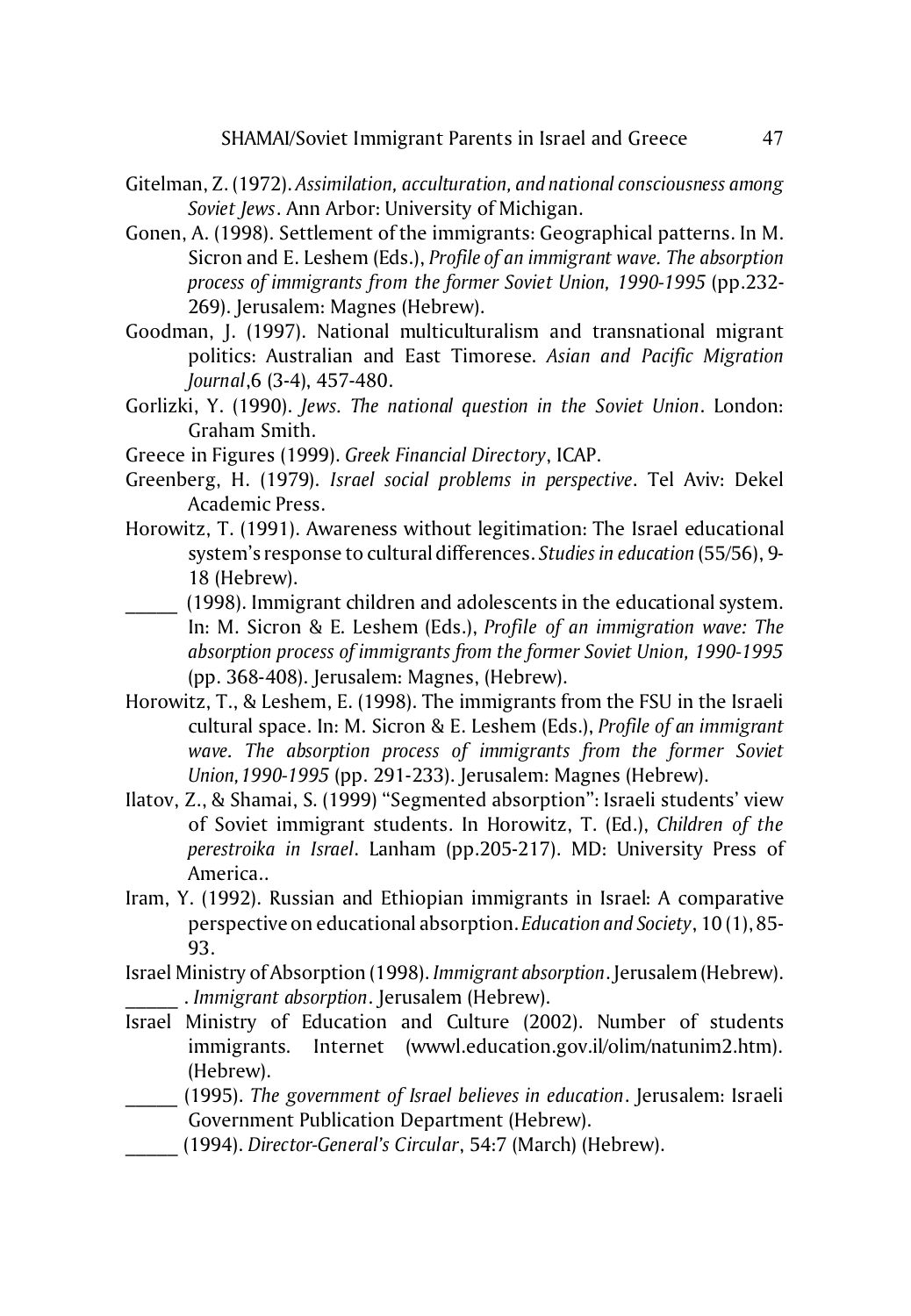- 48 SHAMAI/Soviet Immigrant Parents in Israel and Greece
	- \_\_\_\_\_ (1993/94). *Immigrant pupils in 1994: Survey in three localities*. Jerusalem: Pedagogical Secretariat (Hebrew).
- Jewel, S. (1995). In search of Ogbu. Paper presented at the Annual Meeting of the American Educational Research Association, San Francisco, CA. April 18-22, 1999.
- Jones, C. (1996). *Soviet-Jewish Aliyah*, 1989-92. Midsummer, Norton, Avon: Bookcraft (Bath) Ltd.
- Kassimati, K. (Ed.) (1992). *Pontian immigrants from the former Soviet Union: Their social and economic integration*. Athens: General Secretariat of Emigrant Greeks (Greek).
- Kokkinos, D. (1991). The Greek state's overview of the Pontian issue. *Journal of Refugee Studies*, 4 (4), 312-314.
- Korey, W. (1973). *The Soviet Cage. Anti-Semitism in Russia*. New York: The Viking Press.
- Kotsionis, P. (1995). The historical-cultural identity and educational tradition of Pontian Greeks as a prerequisite for the school integration of their children. *Ta Ekpaidevtika*, 39-40, 33-45 (Greek).
- \_\_\_\_\_ (1993). The dimension of intercultural education in Greek primary schools. *Sygxrono Sxoleio*, 27, 120-126 (Greek).
- Laguerre, M. (1999). State, Diaspora, and Transnational Politics: Haiti Reconceptualised. *Millennium*, 28 (3) , 633-651.
- Leshem, E. (1998). The Israeli Public's Attitudes toward the new immigrants of the 1990s. In E. Leshem & J. Shuval (Eds.), *Immigration to Israel*. New Brunswick (USA): Transaction.
- Levin, N. (1988). *The Jews in the Soviet Union since 1917. Paradox of Survival*. Vol. I - II. New York: New York University Press
- Markowitz, F. (1995). Criss-Crossing Identities: The Russian Jewish Diaspora and the Jewish Diaspora in Russia. *Diaspora*, 4 (2), 201-210.
	- \_\_\_\_\_ (1993). Israelis with a Russian accent. *The Jewish Journal of Sociology*, 35 (2), 97-114.
- Modley, K. (1986) Canadian multicultural education: promises and practices. In Banks, J. A., & Lynch J. (Eds.), *Multicultural education in Western societies*. London: Holt Rinehart & Winston,.51-75.
- Ogbu, J. (1983). Minority status and schooling in plural societies. *Comparative Education Review*, 27 (2), 168-190.
- Ogbu, J., & Simons, H. (1998). Voluntary and involuntary minorities: A culturalecological theory school performance with some implications for education. *Anthropology and Education Quarterly*, 29, 155-188.
- Papatheodosiou, T. (1994). *The integration of repatriated Greeks from the former Soviet Union in the Greek labor market*. Athens: Institute of Technological Education (Greek).